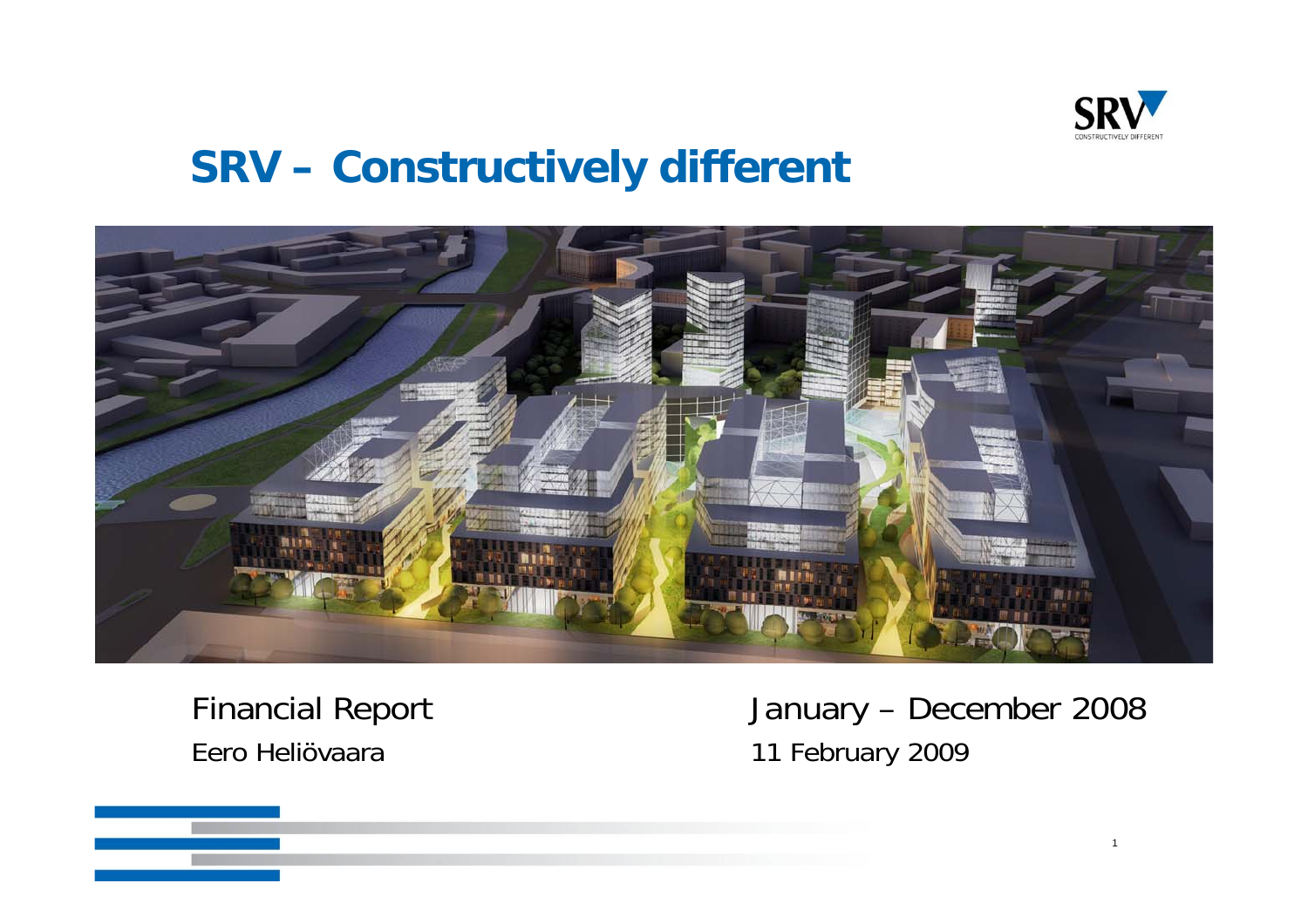### **1-12/2008: SRV successful in tight market situation**



- •Group's operating profit was EUR 32.9 million (15.1)
- • Business Premises reached its best result ever
	- operating profit EUR 27.8 million (18.0), operating profit margin 8.0 % (5.2)
	- order backlog remained strong and sound at EUR 266 million (303)
	- SRV Approach supports competitive edge in demanding market situation
		- major project management contracts: Helsinki Music Centre, extension and renovation of Stockmann's department store, Vierumäki Congress & resort Hotel
- • Housin g business area still flat
	- market has clearly slowed down, selling times are longer, fewer start-ups
	- housing sales has decreased 50% compared to January –December 2007
- • Significant business launches in Russia
	- EUR 50 million investment in St. Petersburg to start a mega-project
	- global economic and financial crisis has delayed developer contracting projects
	- hotel in Ekaterinbur g was sold in July, sales profit EUR 13.5 million

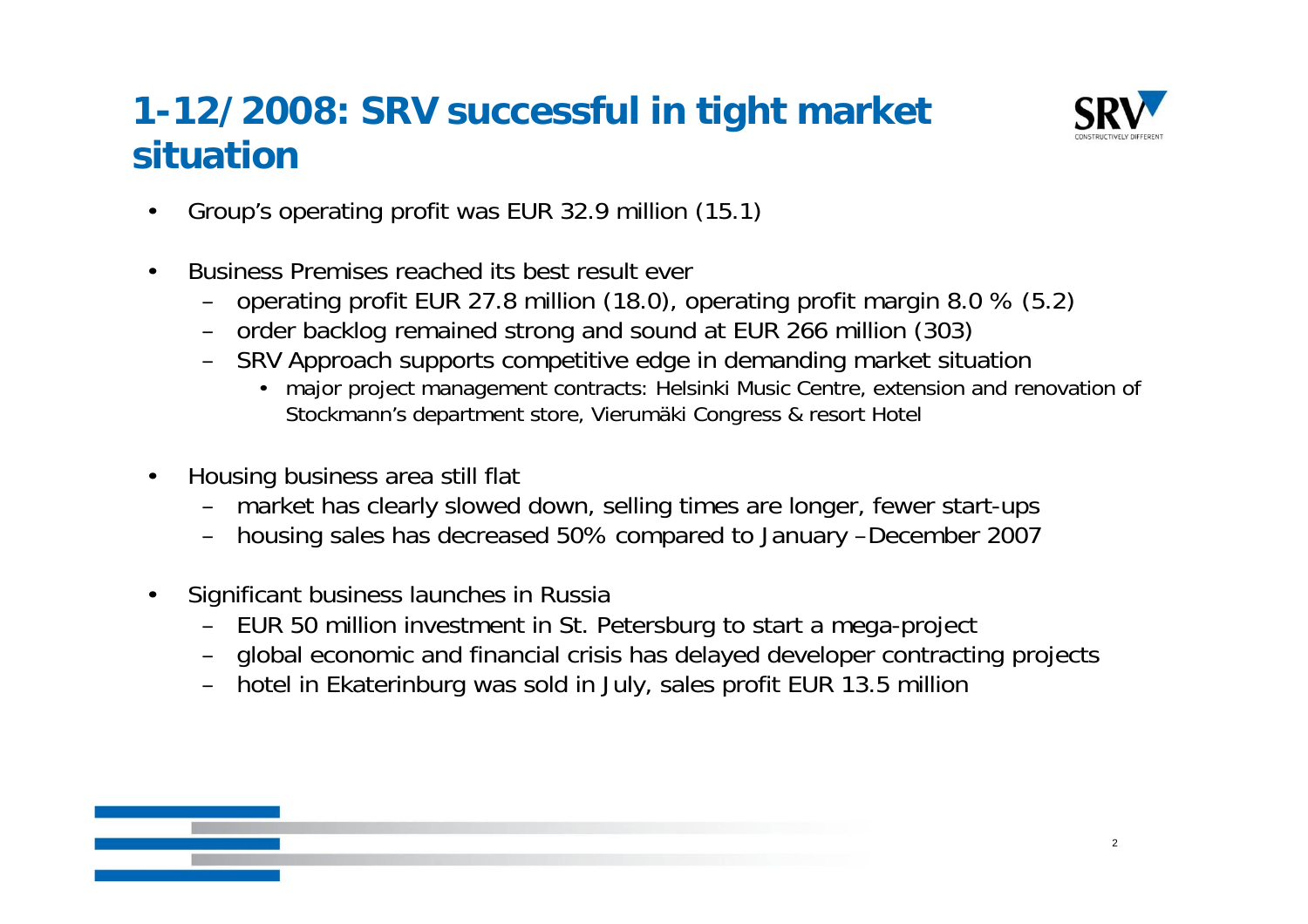

#### **Economic recession – effects on SRV**

- •Order backlog diminished
- • Start-ups of property projects put on hold – investors' financing is a problem
- $\bullet$  Number of property investors is smaller and yield requirement higher
- • More difficult to sell developer contracting projects in balance sheet
- $\bullet$ Housing sales has dropped fast
- •Construction is clearly cheaper

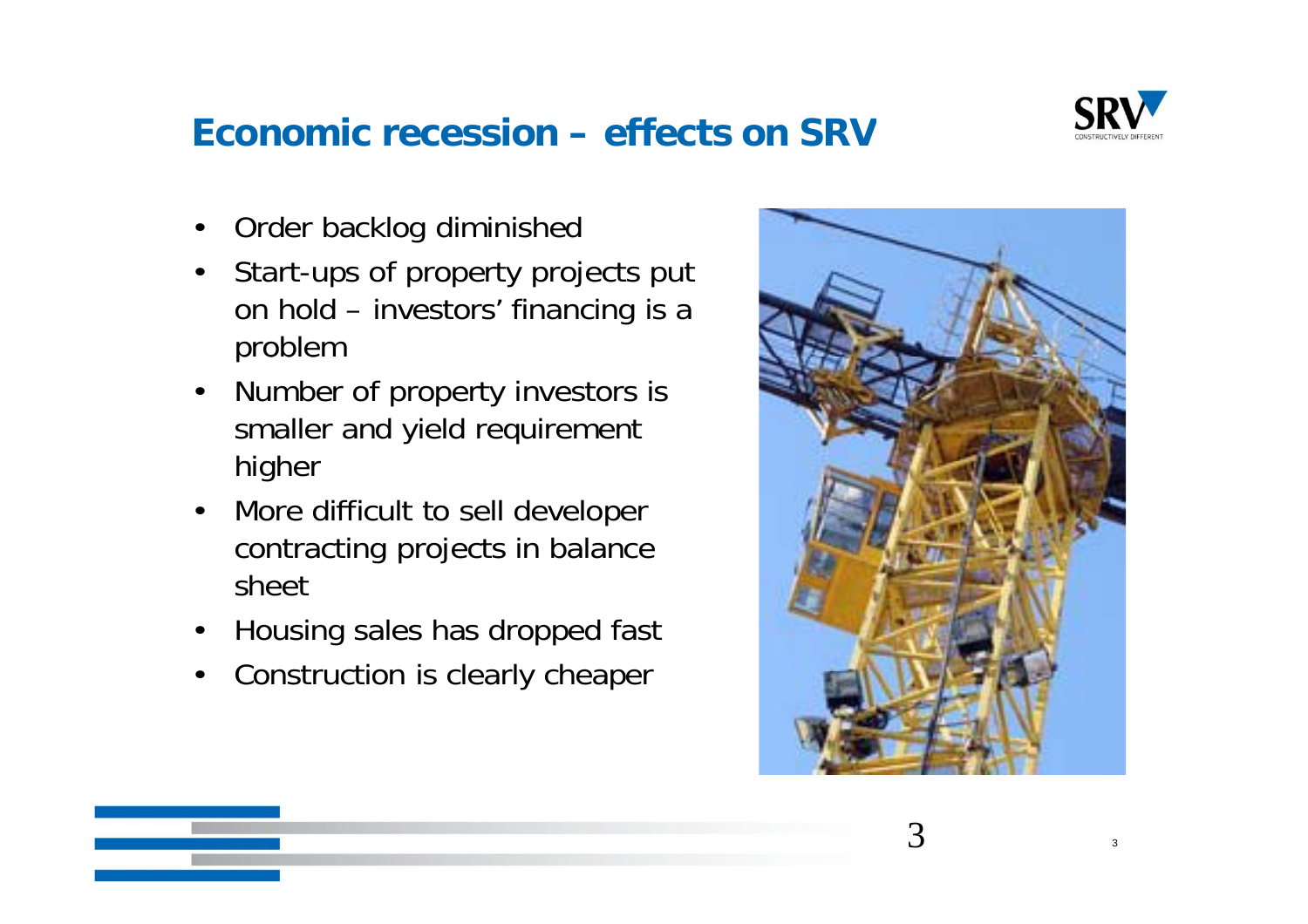### **SRV s' measures**





- $\bullet$  More active marketing efforts
	- SRV has big market share in new business premise projects SRV Approach works out
- • Equity has been realeased – threshold to start projects is higher
- $\bullet$ Operation has been directed to renovation and contracting
- $\bullet$  Costs will be brought down – codetermination negotiations startec

4

 $\mathbf{T}$  and  $\mathbf{A}$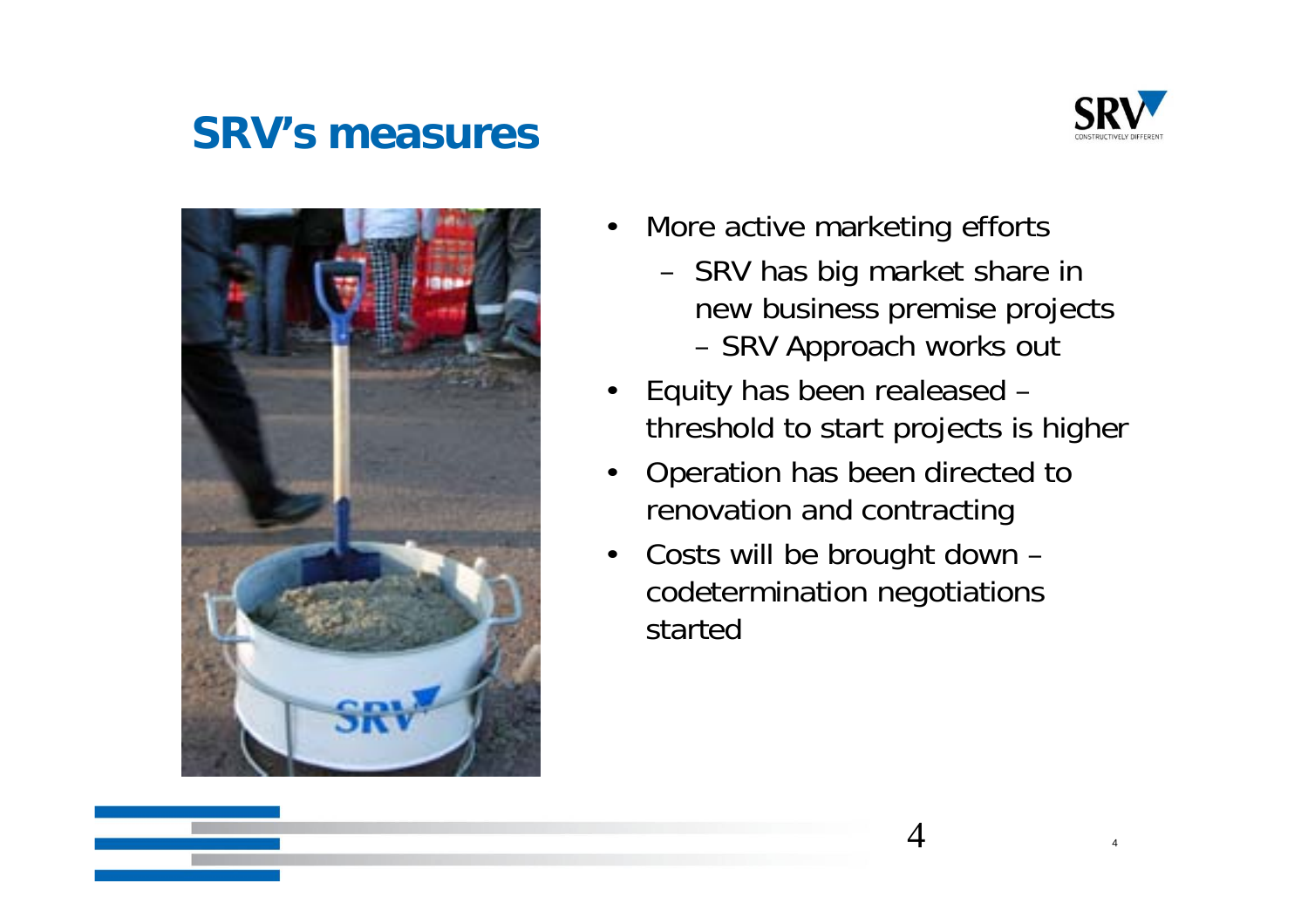### **2008 in brief**



|                                                                 | $1 - 12/$<br>2008 | $1 - 12/$<br>2007 | change,<br>℅ | change,<br><b>MEUR</b> | $10 - 12/$<br>2008 | $10 - 12/$<br>2007 | change,<br><b>MEUR</b> |
|-----------------------------------------------------------------|-------------------|-------------------|--------------|------------------------|--------------------|--------------------|------------------------|
| <b>Revenue</b>                                                  | 537.0             | 561.4             | $-4.4%$      | $-24.5$                | 121.4              | 165.5              | $-44.1$                |
| <b>Operating Profit</b>                                         | 32.9              | 15.1              | 119 %        | $+17.9$                | 0.7                | $-2.9$             | $+3.7$                 |
| Operating Profit, %                                             | 6.1%              | 2.7%              |              |                        | 0.6%               | $-1.8%$            |                        |
| Financial income and expenses                                   | $-9.2$            | $-3.5$            |              | $-5.7$                 | $-3.3$             | $-2.3$             | $-1.0$                 |
| <b>Profit before taxes</b>                                      | 23.7              | 11.5              | 106 %        | $+12.2$                | $-2.6$             | $-5.2$             | $+2.7$                 |
| Net profit for the period                                       | 15.3              | 7.6               | 100 %        | $+7.6$                 | $-2.8$             | $-5.1$             | $+2.4$                 |
| Earnings per share. EUR<br>Average number of shares outstanding | 0.43              | 0.22              | 95 %         | $+0.21$                | $-0.06$            | $-0.17$            |                        |
| (million)                                                       | 36.5              | 32.7              | $+11.7%$     | $+3.8$                 |                    |                    |                        |
| Dividend per share, EUR<br>* proposal by the Board of Directors | $0.12*$           | 0.12              |              |                        |                    |                    |                        |
| Equity ratio, %                                                 | 41.3              | 55.4              |              |                        |                    |                    |                        |

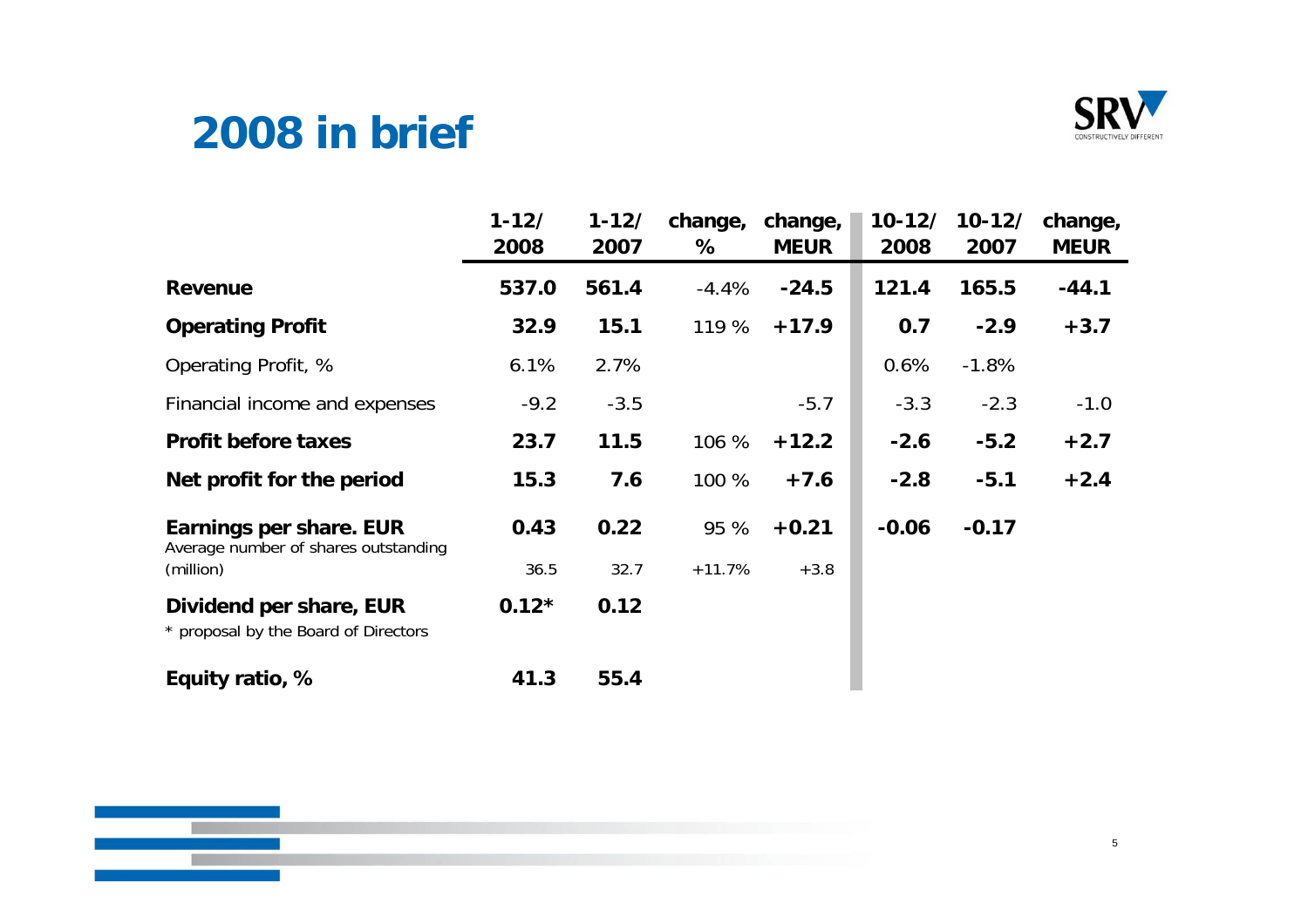### **SRV Group**



**SRV Group: Revenue** 

SRV Group: Operating profit and margin







6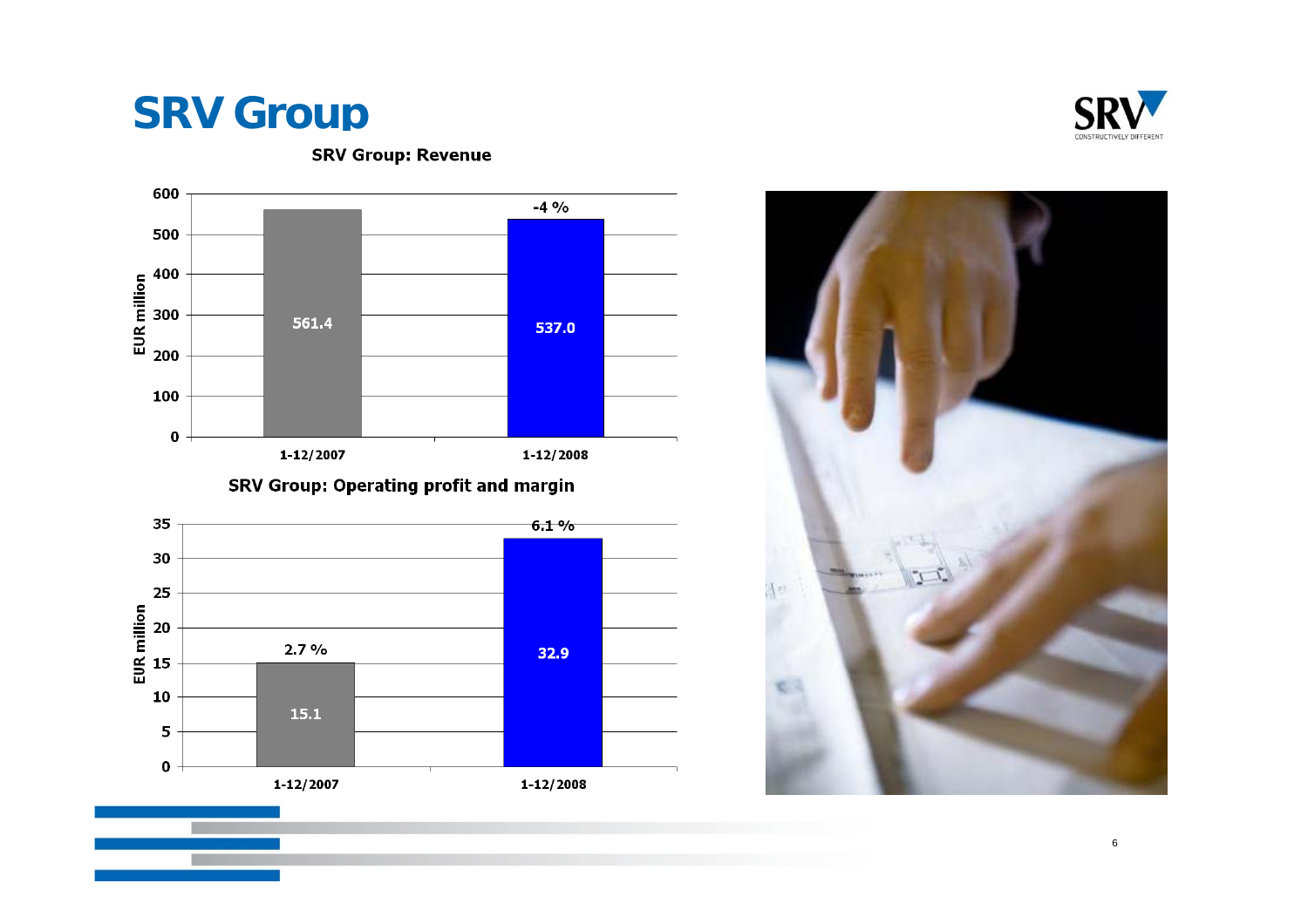## **SRV has solid financing position has**



- • Committed undrawn credit limits and financing commitments >EUR 160 million
	- $\bullet$ Syndicated credit limit of EUR 100 million matures in December 2012
- • Commercial paper marker is used, but the Group's financing does not depend on functionality of the market
- • Favourable financing sources, loan interest rates are bound to short Euro rates

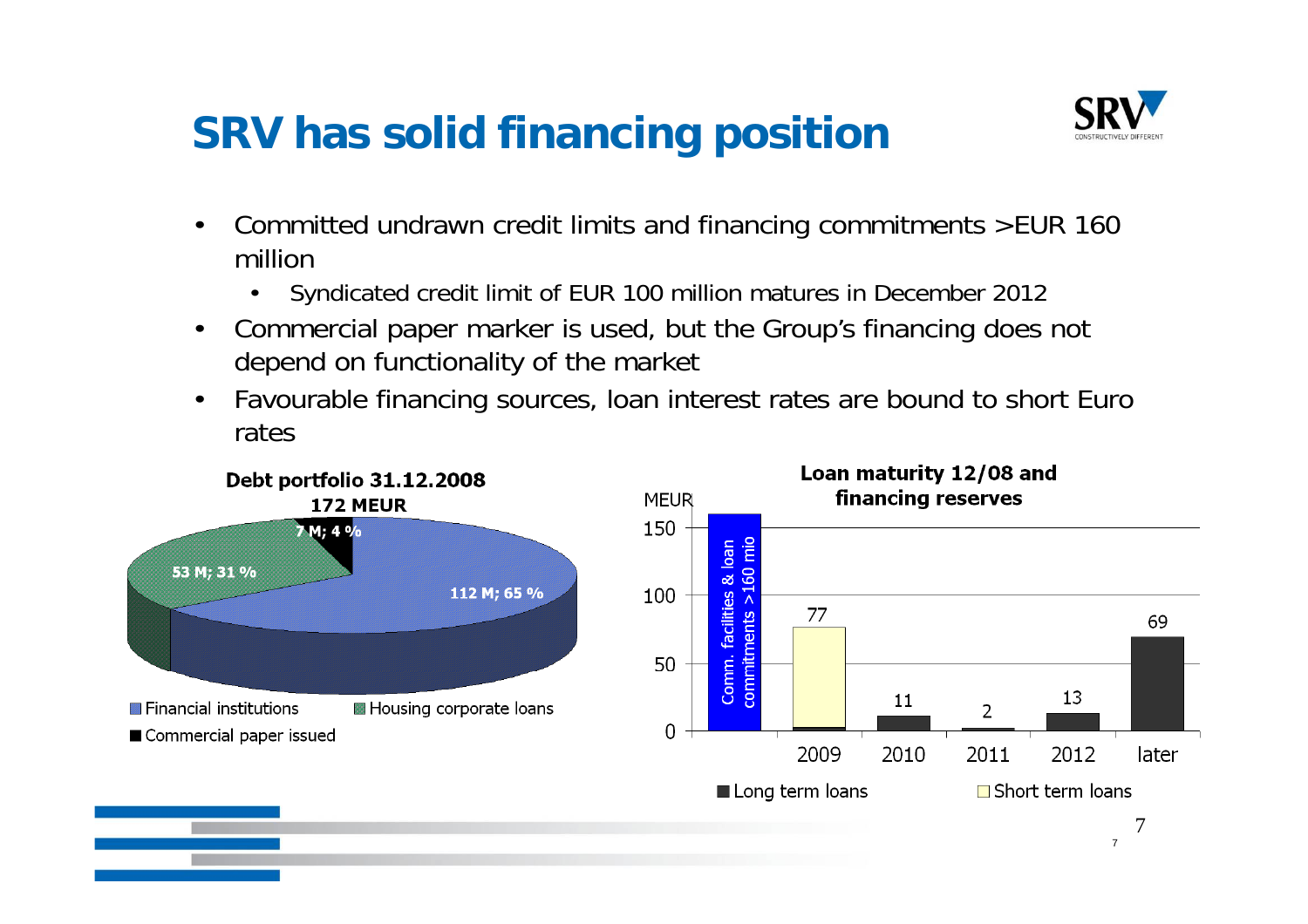### **Business Premises**



8



**Business premises: Revenue** 

#### **Business premises: Operating profit and margin**



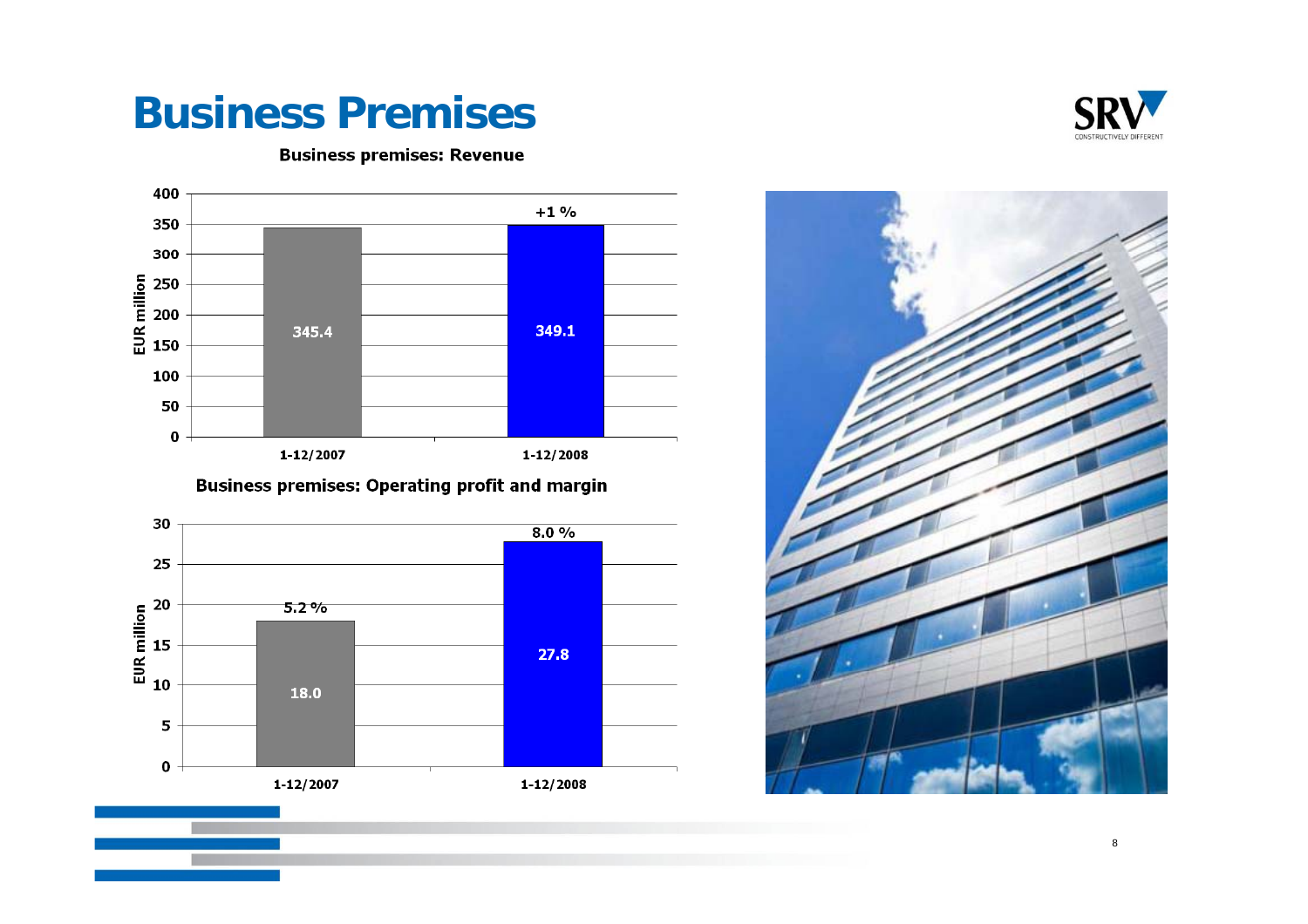#### **Order backlog and employed capital in SRV B siness P emisesusinessremises**



- •Order backlog has remained strong and sound at EUR 266 million
- •• 31 projects, of which 5 biggest amount to EUR 186 million
- • 3 developer contracting projects under construction, which employ EUR 30 million
	- Construction of projects employ another EUR 10 million
	- SRV aims to sell the projects as soon as possible



#### **MEUR** Business Premises: Order backlog

 $\alpha$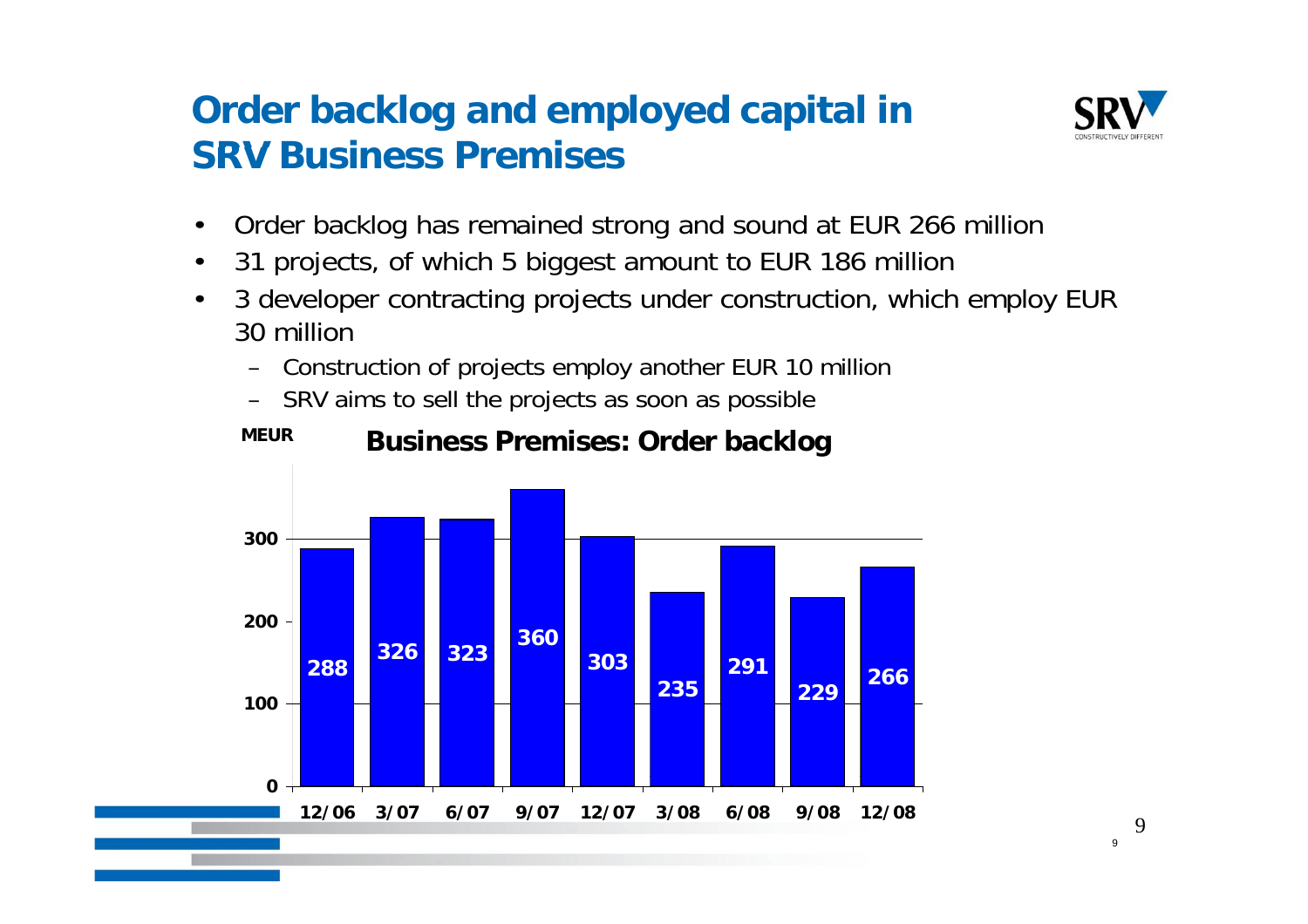### **Business premises market**





- Construction volume still high
- Lower rent levels in unsatisfactory and older premises
- Numerous projects under negotiation and in tender calculation
- As investors' financing becomes more difficult, it is evident that some projects will be put on hold
- •Still considerable activity in retail and logistics construction
- Thanks to SRV Approach, lower costs bring advantages to both customer and SRV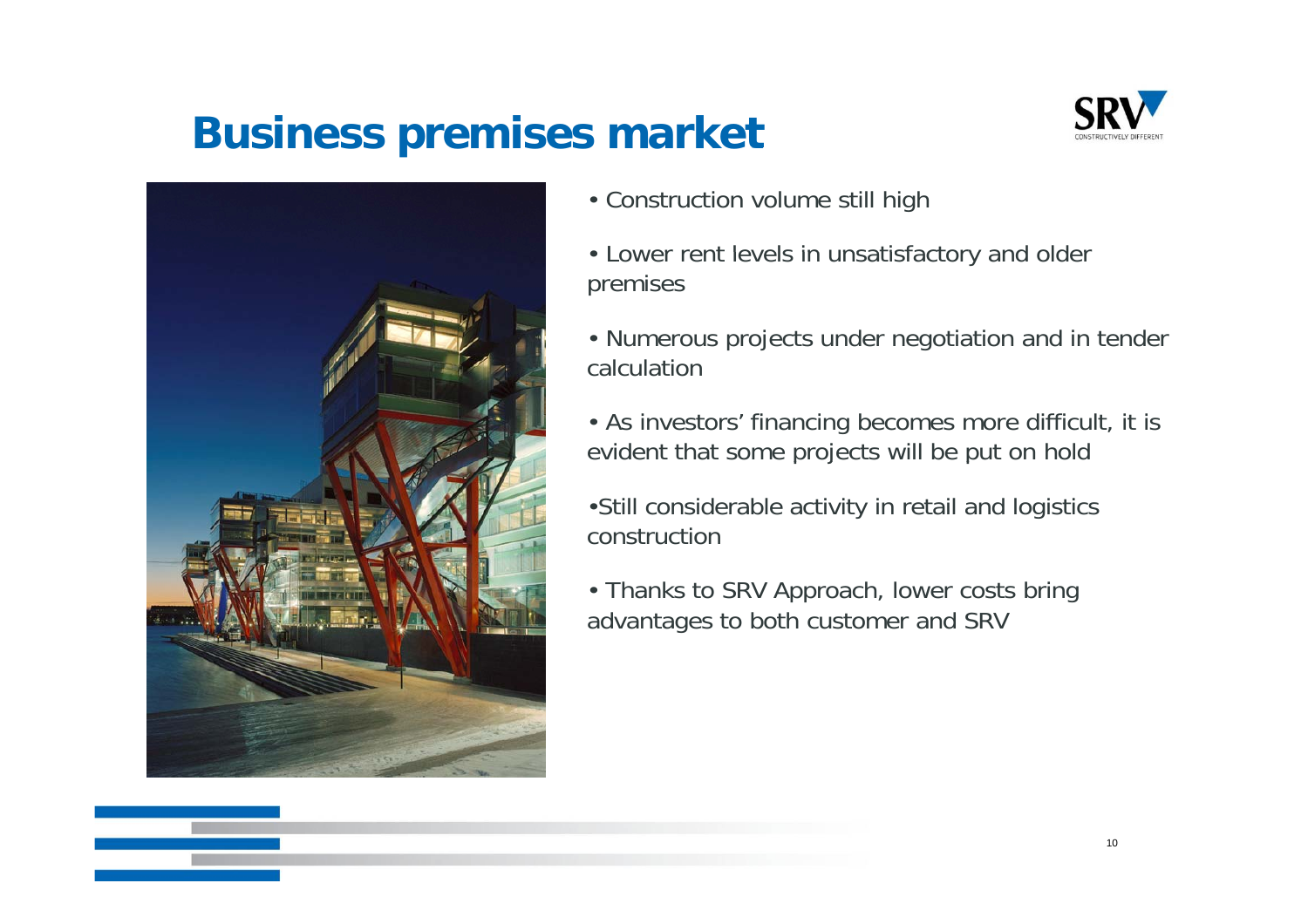## **Housing**



**Housing: Revenue** 

#### Housing: Operating profit and margin





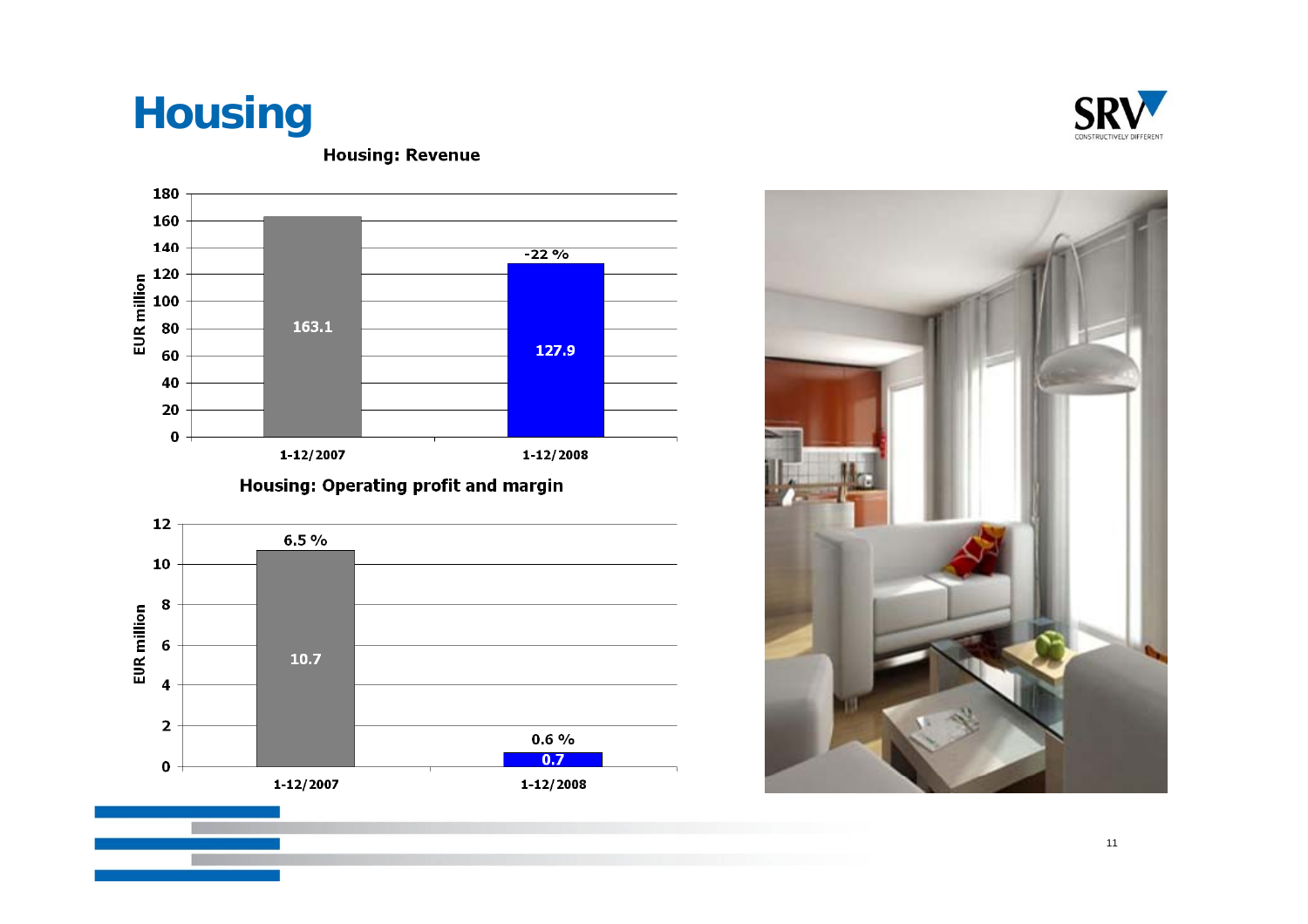

#### **SRV's developer contracting residential production in Finland**

| Developer contracting                |           |           |         |            |            |
|--------------------------------------|-----------|-----------|---------|------------|------------|
| residential production               | $1 - 12/$ | $1 - 12/$ | change, | $10 - 12/$ | $10 - 12/$ |
| in Finland (units)                   | 2008      | 2007      | units   | 2008       | 2007       |
| Start-ups                            | 110       | 363       | $-253$  |            | 155        |
| Sold                                 | 141       | 288       | $-147$  | 13         | 40         |
| Completed                            | 260       | 519       | $-259$  | 260        | 519        |
| Completed and unsold $^{1}$ 3)       | 133       | 80        | 53      |            |            |
| Under construction $(1)$ $(2)$ $(3)$ | 265       | 415       | $-150$  |            |            |

 $1)$  at the end of the period

<sup>2)</sup> 226 unsold units under construction<br><sup>3)</sup> 20 units leased, net rental revenue on capital employed 5%

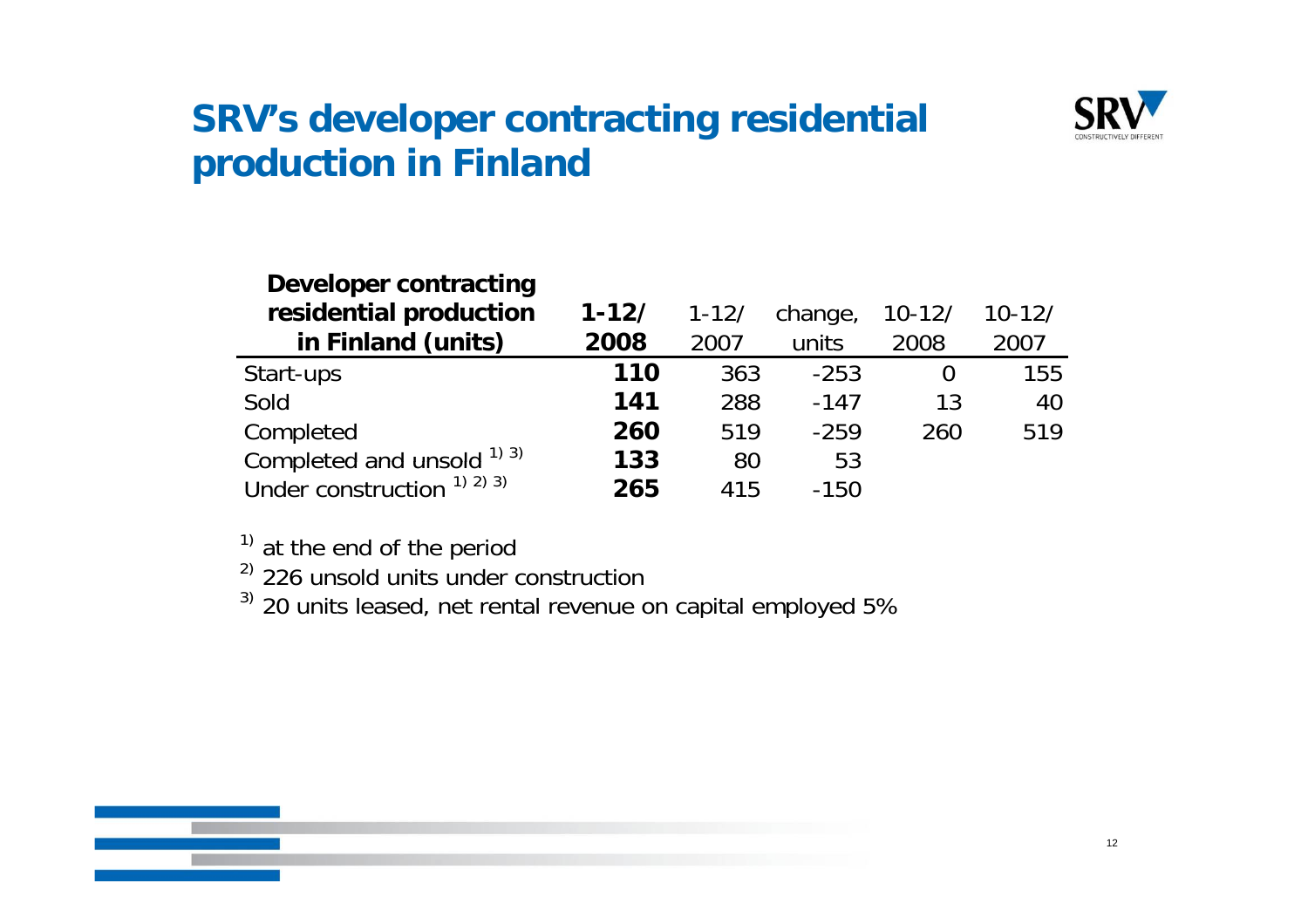### **Capital employed in Housing business area**



- Capital employed in housing production EUR 89 million
	- to complete the construction employs EUR 20 million, of which EUR 19 million is financed using undrawn housing corporate loans of the projects

EUR 1 million will be employed in construction if no units are sold

| Use of capital (MEUR)           | Capital<br>12/08 | Additional<br>requirement | Total    |
|---------------------------------|------------------|---------------------------|----------|
| Under construction              | 58               | 20                        | 78<br>31 |
| Completed units<br><b>Total</b> | 31<br>89         | 20                        | 109      |
| <b>Financing sources</b>        |                  |                           |          |
| Housing corporate loans         | 53               | 19                        | 72       |
| share financed by SRV           | 36               |                           | 37       |
| <b>Total</b>                    | 89               |                           | 109      |

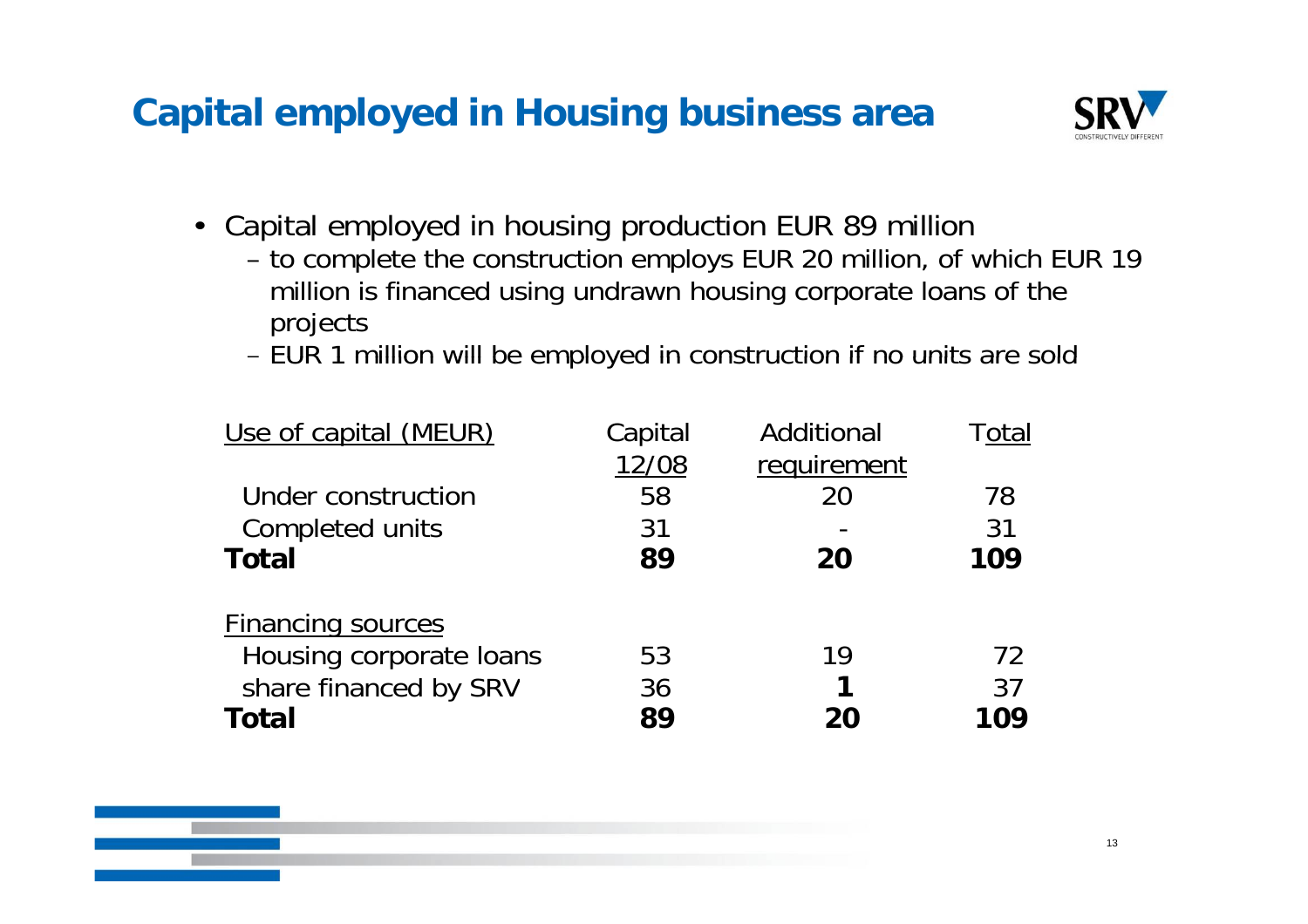## **International**



**International: Revenue** 

**International: Operating profit and margin** 





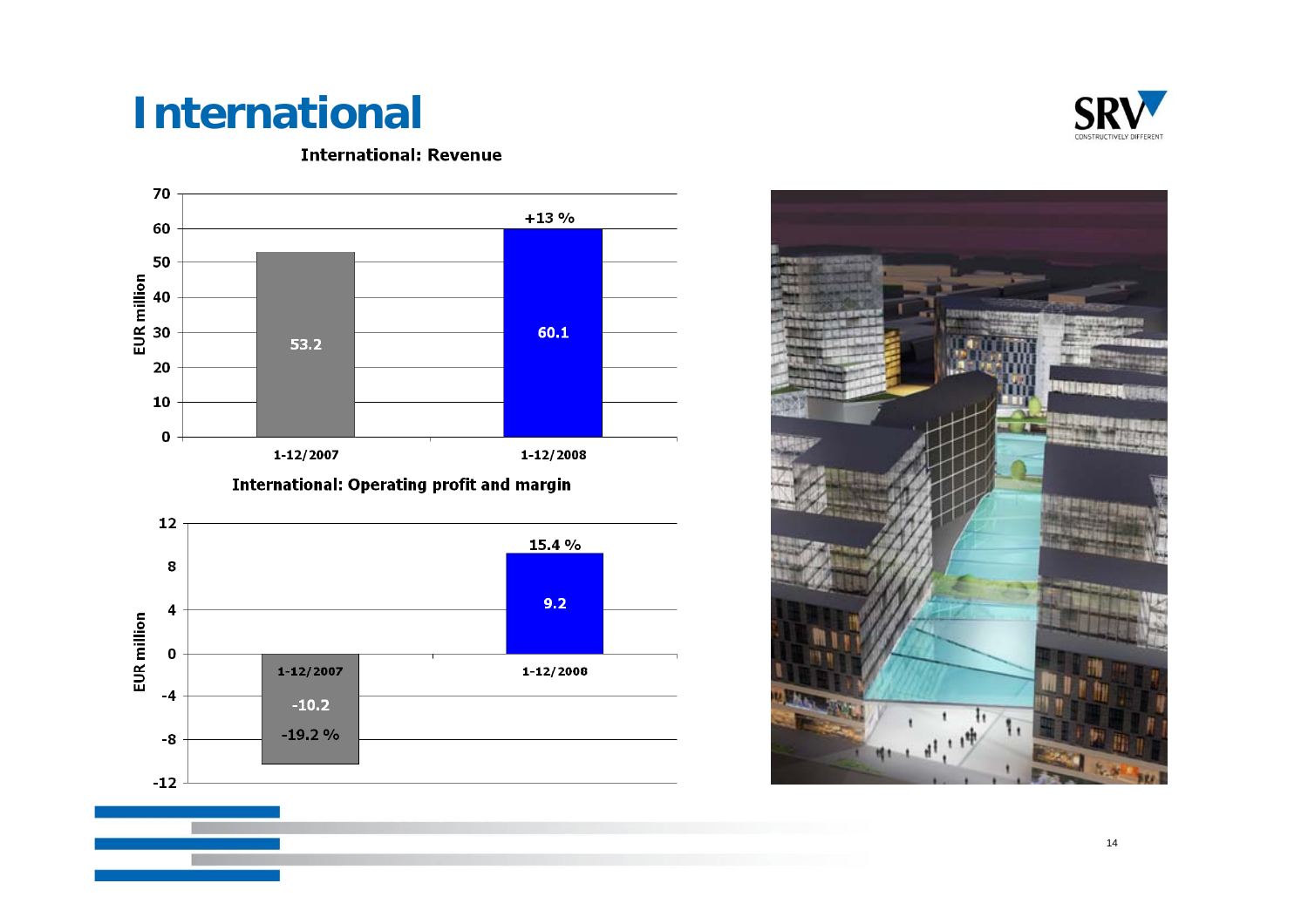### **Russian market**





- Financing crisis has hit Russia also
- Rental market in Moscow still moderate, structural shortage of good premises
- Investor market has weakened and sale of projects has become essentially more difficult
- Biggest challenge to start-up projects is getting financing for them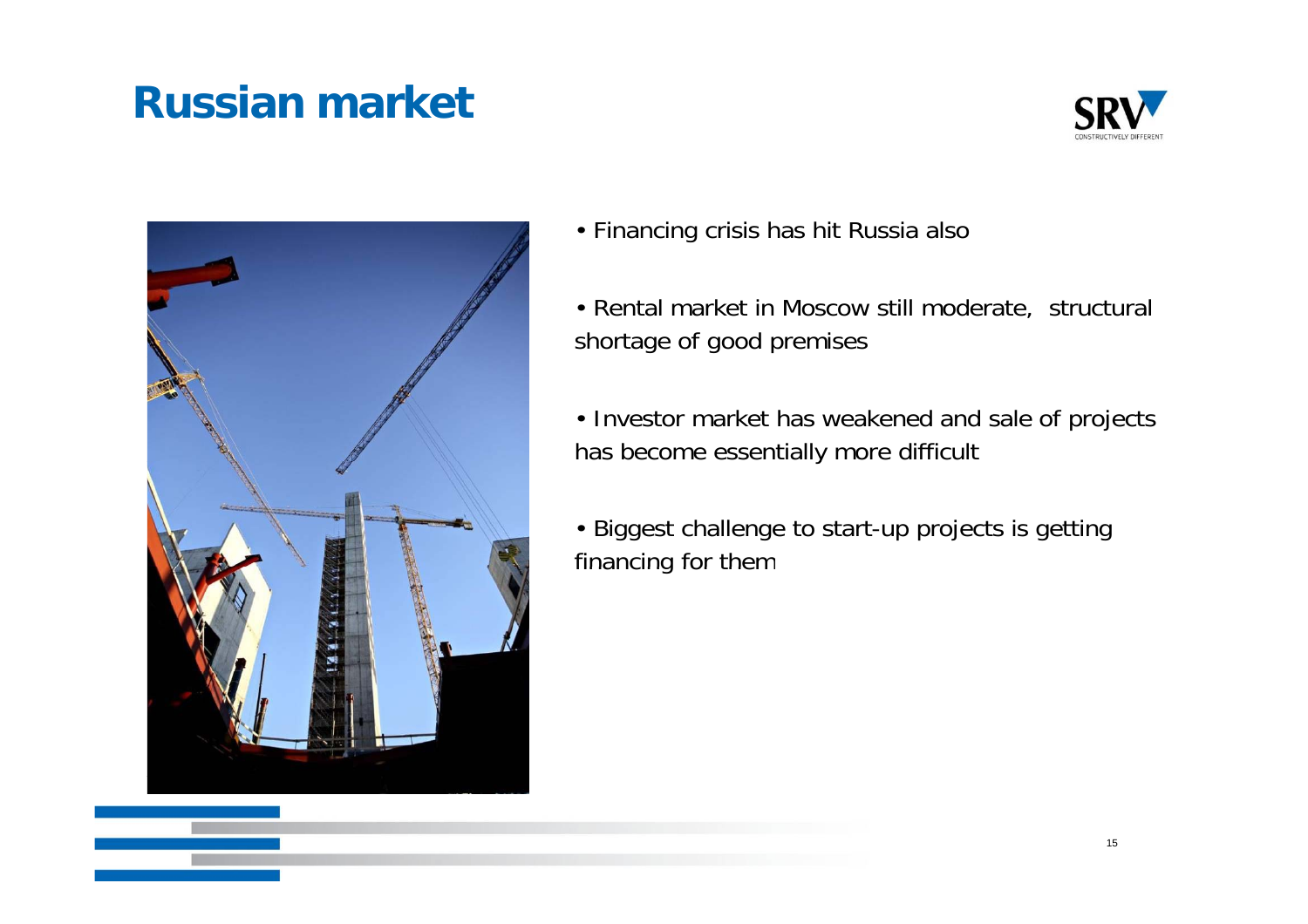## **Development of business and projects iR i n Russia**



- • Etmia II –office project (Moscow)
	- completion in early 2009, first tenants move in in spring
- • Mytischi shopping centre (Moscow)
	- development continues, preparations for construction under way
- • Septem City (St. Petersburg)
	- 8.5 hectares acquired with around 80,000 square meters of leased industrial and office facilities
	- EUR 50 million invested, development of Phase 1 has started
- • Eurograd - logistics area (St. Petersburg)
	- planning of Phase 1 started
- •Further renovation of Rezidor hotels (St. Petersburg)
	- Pulkovskaya and Pribaltiskaya hotels
- • Papula housing project (Vyborg)
	- Completion of 1st house in early 2009

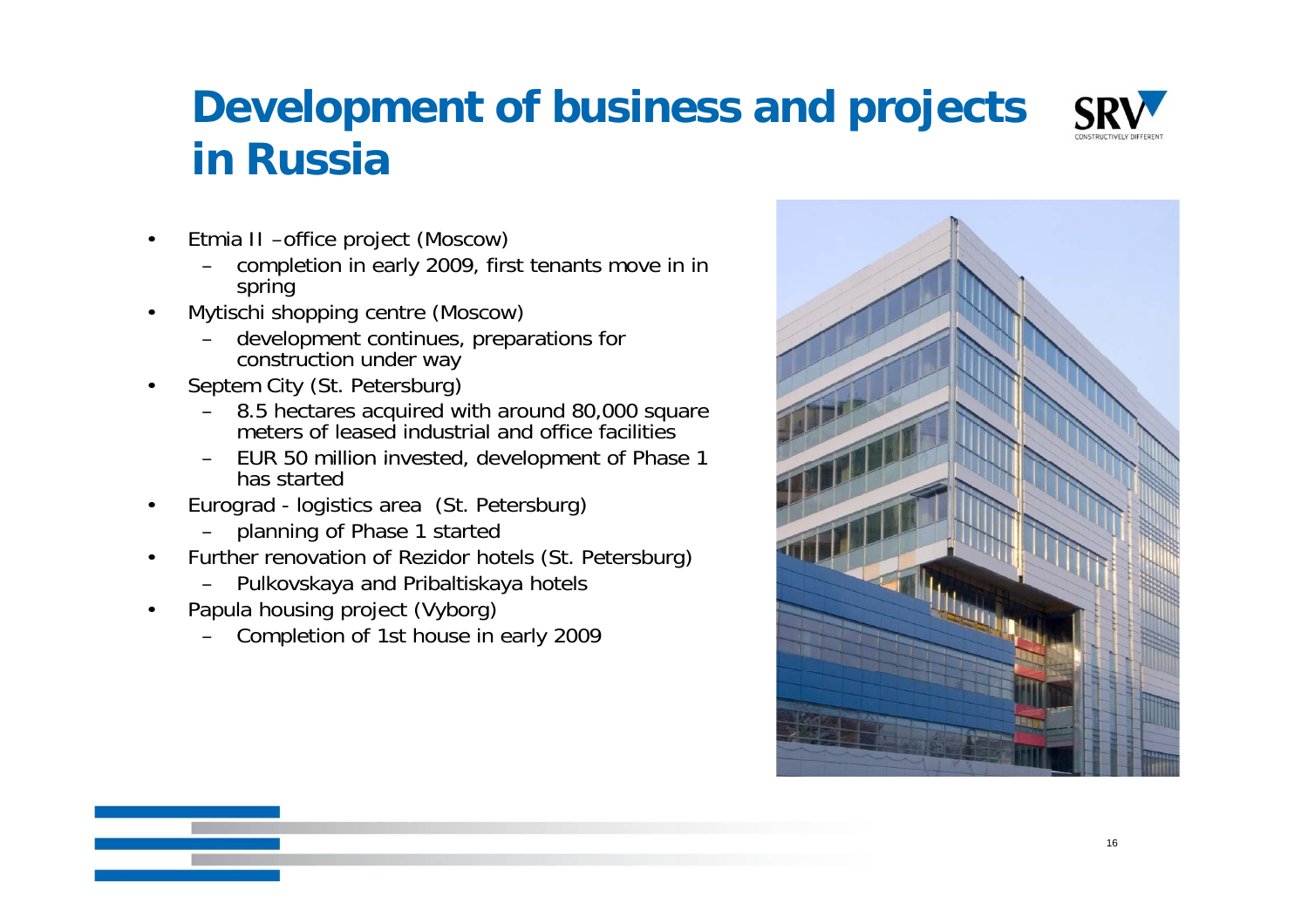### **Order backlog**



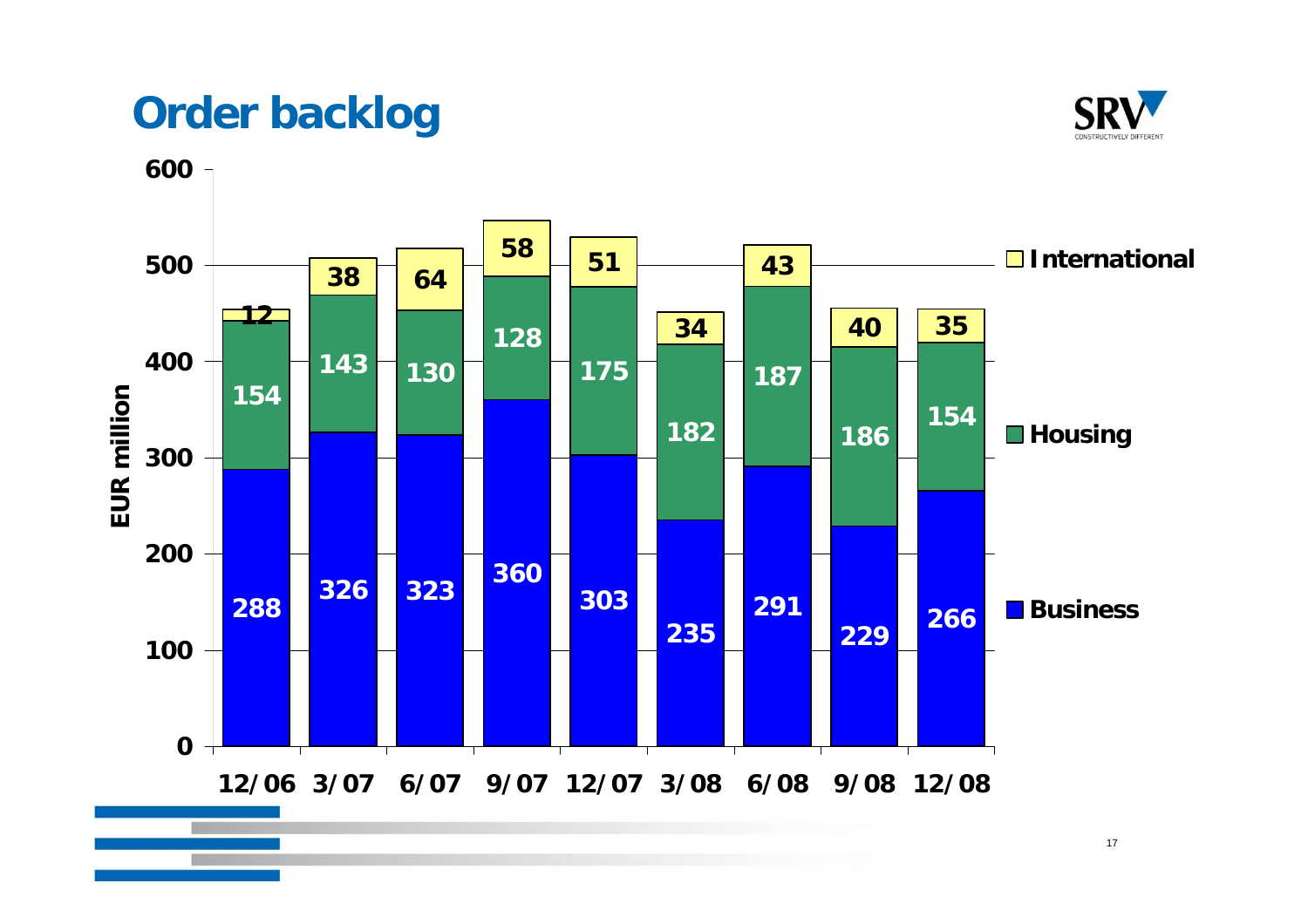## **SRV's strenghts in demanding market situation**



- • SRV Approach's strong competitive edge
- • Expertise in implementing demanding projects
- • Good financing position, financing capacity over EUR 160 million
- •Good order backlog in Business Premises
- • Lower risk level in Housing by minimising new start-ups
- • Restricted need for additional investments and financing in projects under constructior

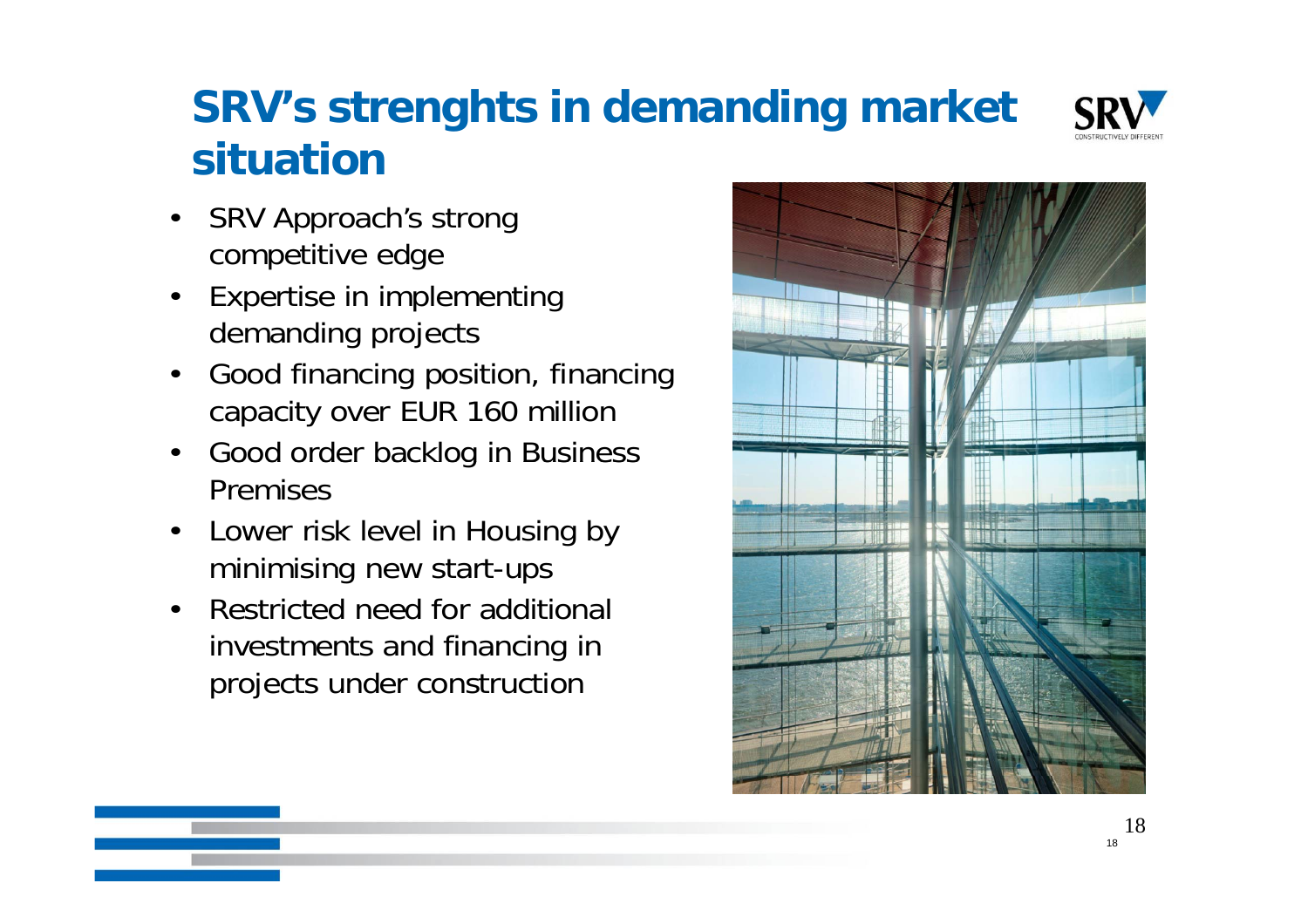### **Business outlook**



- The international financial crisis has complicated the financing of property investments and weakened the economic outlook. Startup decisions and housing sales, in particular, face uncertainties
- The trend in revenue, operating profit and earnings in 2009 will be affected by the sales volume of developer contracting sites and the volume of new works orders. In order to improve profitability, SRV aims to reduce the Group's fixed expenses by cutting costs
- Revenue and operating profit in 2009 are expected to be below the previous year's figures. Profit before taxes is expected to be clearly positive

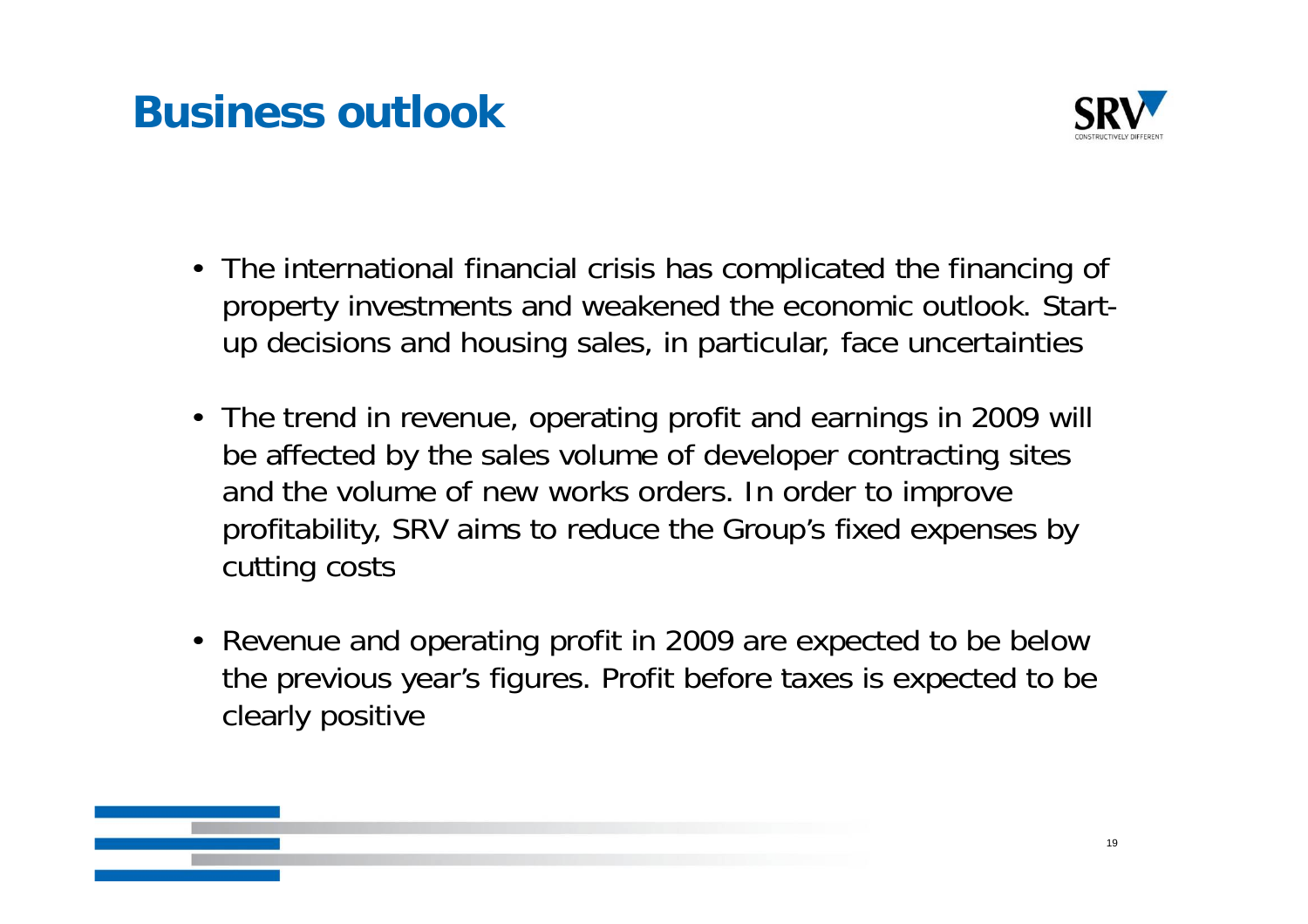

## **SRV Financial Report January – December 2008 Appendices**

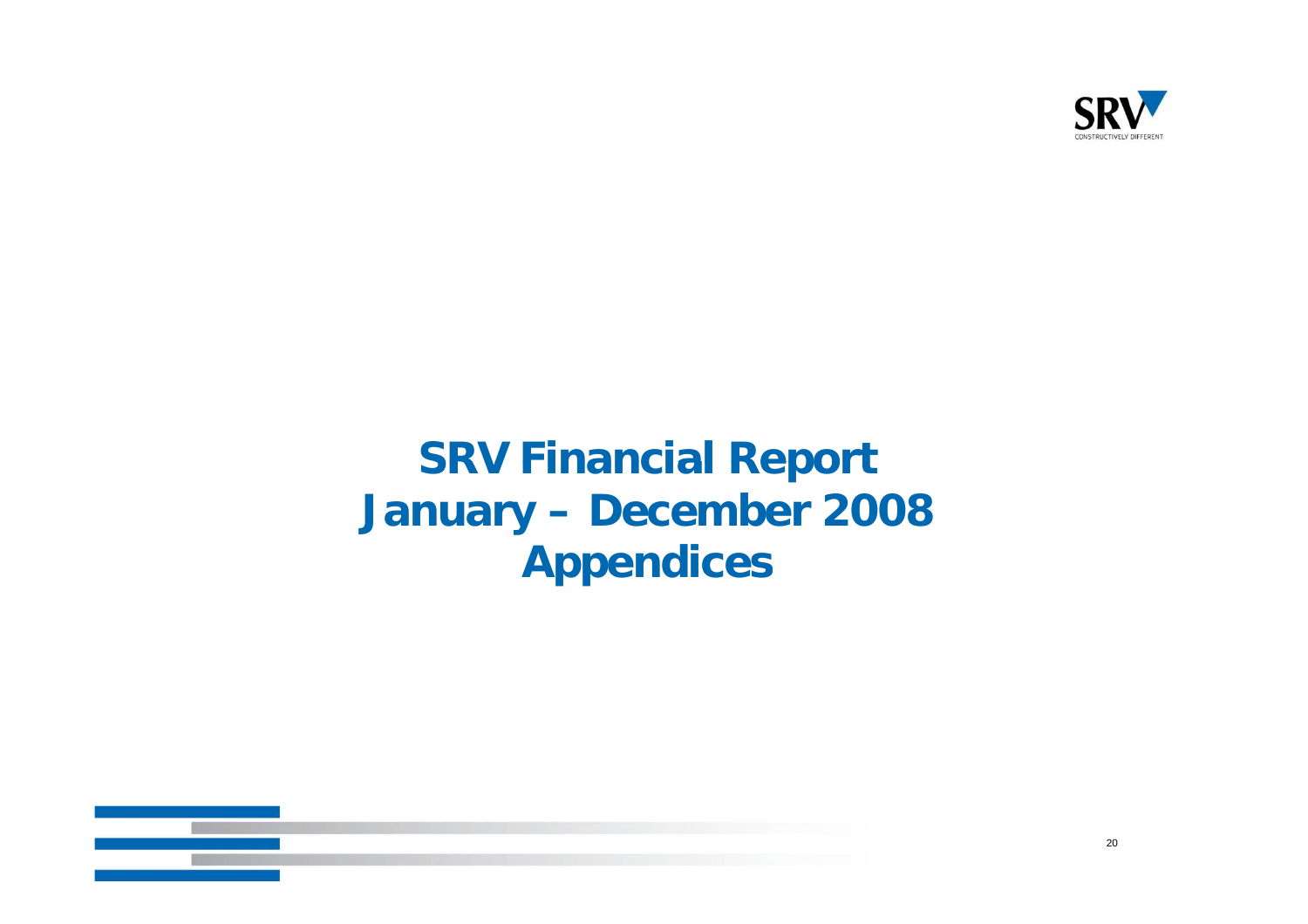

#### **Group** key figures

|                                                                                                                        | <b>IFRS</b> | <b>IFRS</b> |             |         | <b>IFRS</b> | <b>IFRS</b> |
|------------------------------------------------------------------------------------------------------------------------|-------------|-------------|-------------|---------|-------------|-------------|
| <b>Group key figures</b>                                                                                               | $1 - 12/$   | $1 - 12/$   | change,     | change, | $10 - 12/$  | $10 - 12/$  |
| (EUR million)                                                                                                          | 2008        | 2007        | <b>MEUR</b> | %       | 2008        | 2007        |
| Revenue                                                                                                                | 537.0       | 561.4       | $-24.5$     | $-4.4$  | 121.4       | 165.5       |
| Operating profit                                                                                                       | 32.9        | 15.1        | 17.9        | 118.6   | 0.7         | $-2.9$      |
| Financial income and expenses, total                                                                                   | $-9.2$      | $-3.5$      | $-5.7$      | 161.3   | $-3.3$      | $-2.3$      |
| Profit before taxes                                                                                                    | 23.7        | 11.5        | 12.2        | 105.5   | $-2.6$      | $-5.2$      |
| Net profit for the financial year                                                                                      | 15.3        | 7.6         | 7.6         | 99.6    | $-2.8$      | $-5.1$      |
| Order backlog                                                                                                          | 455.3 528.7 |             | $-73.3$     | $-13.9$ |             |             |
| Operating profit, %                                                                                                    | 6.1         | 2.7         |             |         | 0.6         | $-1.8$      |
| Net profit, %                                                                                                          | 2.8         | 1.4         |             |         | $-2.3$      | $-3.1$      |
| Equity ratio, %                                                                                                        | 41.3        | 55.4        |             |         |             |             |
| Net interest bearing debt                                                                                              | 169.4       | 43.2        |             |         |             |             |
| Gearing, %                                                                                                             | 85.1        | 27.3        |             |         |             |             |
| Return on investment, %                                                                                                | 12.9        | 9.7         |             |         |             |             |
| Return on equity, %                                                                                                    | 9.4         | 6.9         |             |         |             |             |
| Earnings per share, EUR <sup>1)</sup>                                                                                  | 0.43        | 0.22        |             | 95.5    | $-0.06$     | $-0.17$     |
| Equity per share, EUR $1$                                                                                              | 4.54        | 4.22        |             | 7.6     |             |             |
| Weighted average number of shares                                                                                      |             |             |             |         |             |             |
| outstanding                                                                                                            | 36.5        | 32.7        |             | 11.7    | 36.3        | 36.8        |
| 1) Key figures per share have been adjusted to reflect the increase in the number of shares, which came into effect on |             |             |             |         |             |             |

11 April 2007 (split), the rights issue on 11 June 2007 and the rights issue and cancellation of treasury shares in connection with the merger of the SRV Henkilöstö Oy on 28 September 2007 and purchases of own shares purchases

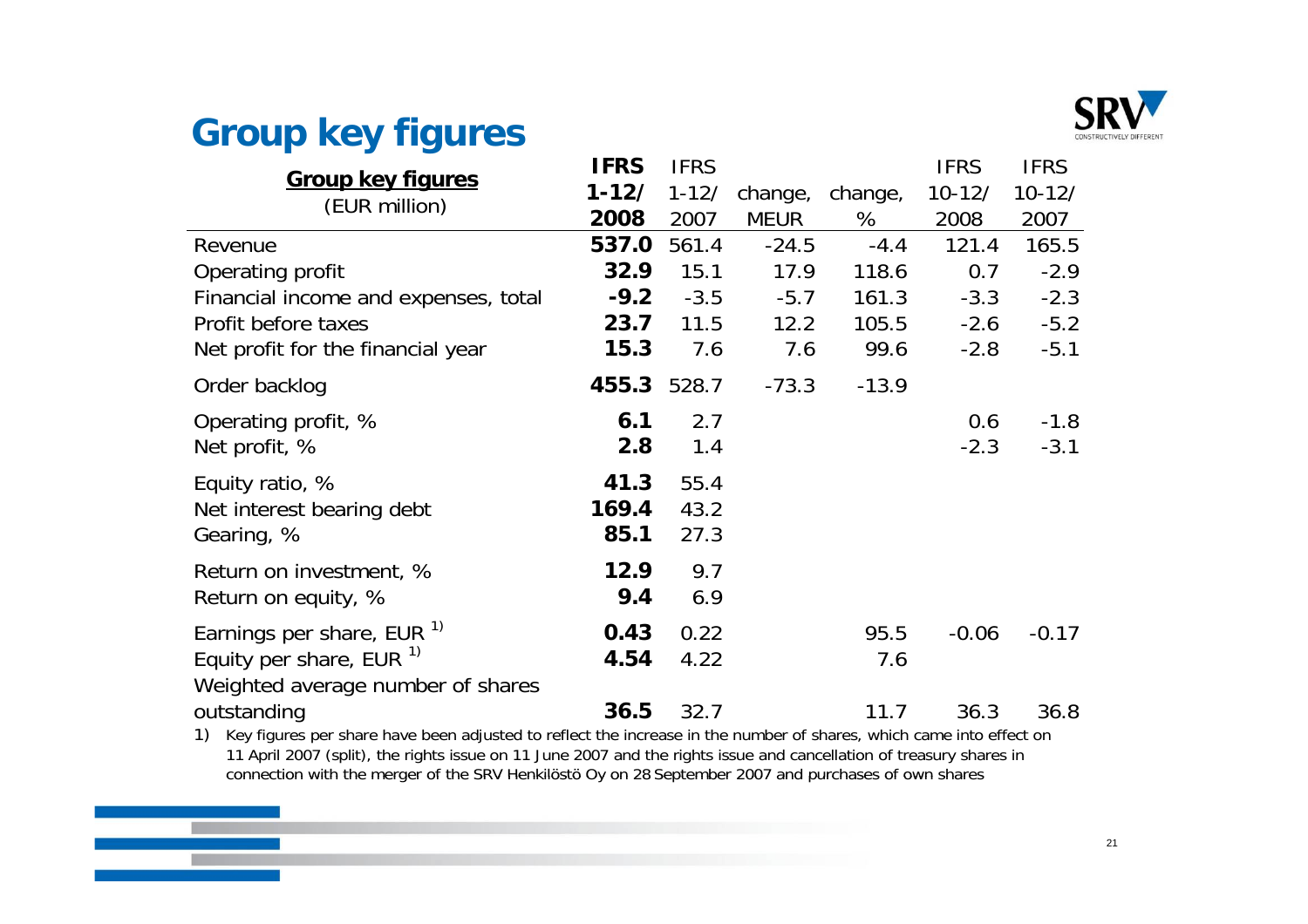

### **Key g () fi ures (1)**

**Tari** 

|                                                                                |                    | <b>IFRS</b> | <b>IFRS</b> | <b>IFRS</b> | <b>IFRS</b> |
|--------------------------------------------------------------------------------|--------------------|-------------|-------------|-------------|-------------|
|                                                                                |                    | $1 - 12/$   | $1 - 12/$   | $10 - 12/$  | $10 - 12/$  |
|                                                                                |                    | 2008        | 2007        | 2008        | 2007        |
| Revenue                                                                        | <b>EUR million</b> | 537.0       | 561.4       | 121.4       | 165.5       |
| Operating profit                                                               | <b>EUR million</b> | 32.9        | 15.1        | 0.7         | $-2.9$      |
| Operating profit, % of revenue                                                 | %                  | 6.1         | 2.7         | 0.6         | $-1.8$      |
| Profit before taxes                                                            | <b>EUR million</b> | 23.7        | 11.5        | $-2.6$      | $-5.2$      |
| Profit before taxes, % of revenue<br>Net profit attributable to equity holders | %                  | 4.4         | 2.1         | $-2.1$      | $-3.2$      |
| of the parent company                                                          | <b>EUR million</b> | 15.7        | 7.2         | $-2.2$      | $-5.1$      |
| Return on equity                                                               | %                  | 9.4         | 6.9         |             |             |
| Return on investment                                                           | %                  | 12.9        | 9.7         |             |             |
| Invested capital                                                               | <b>EUR million</b> | 339.4       | 222.9       |             |             |
| Equity ratio                                                                   | %                  | 41.3        | 55.4        |             |             |
| Net interest-bearing debt                                                      | <b>EUR million</b> | 169.4       | 43.2        |             |             |
| Gearing ratio                                                                  | %                  | 85.1        | 27.3        |             |             |
| Order backlog                                                                  | <b>EUR million</b> | 455.3       | 528.7       |             |             |
| Personnel on average                                                           |                    | 873         | 761         |             |             |
| Property, plant and equipment                                                  |                    |             |             |             |             |
| investments                                                                    | <b>EUR million</b> | 16.8        | 5.4         | 24.8        | 5.4         |
| Property, plant and equipment                                                  |                    |             |             |             |             |
| investments, % of revenue                                                      | %                  | 4.6         | 1.0         | 20.4        | 3.2         |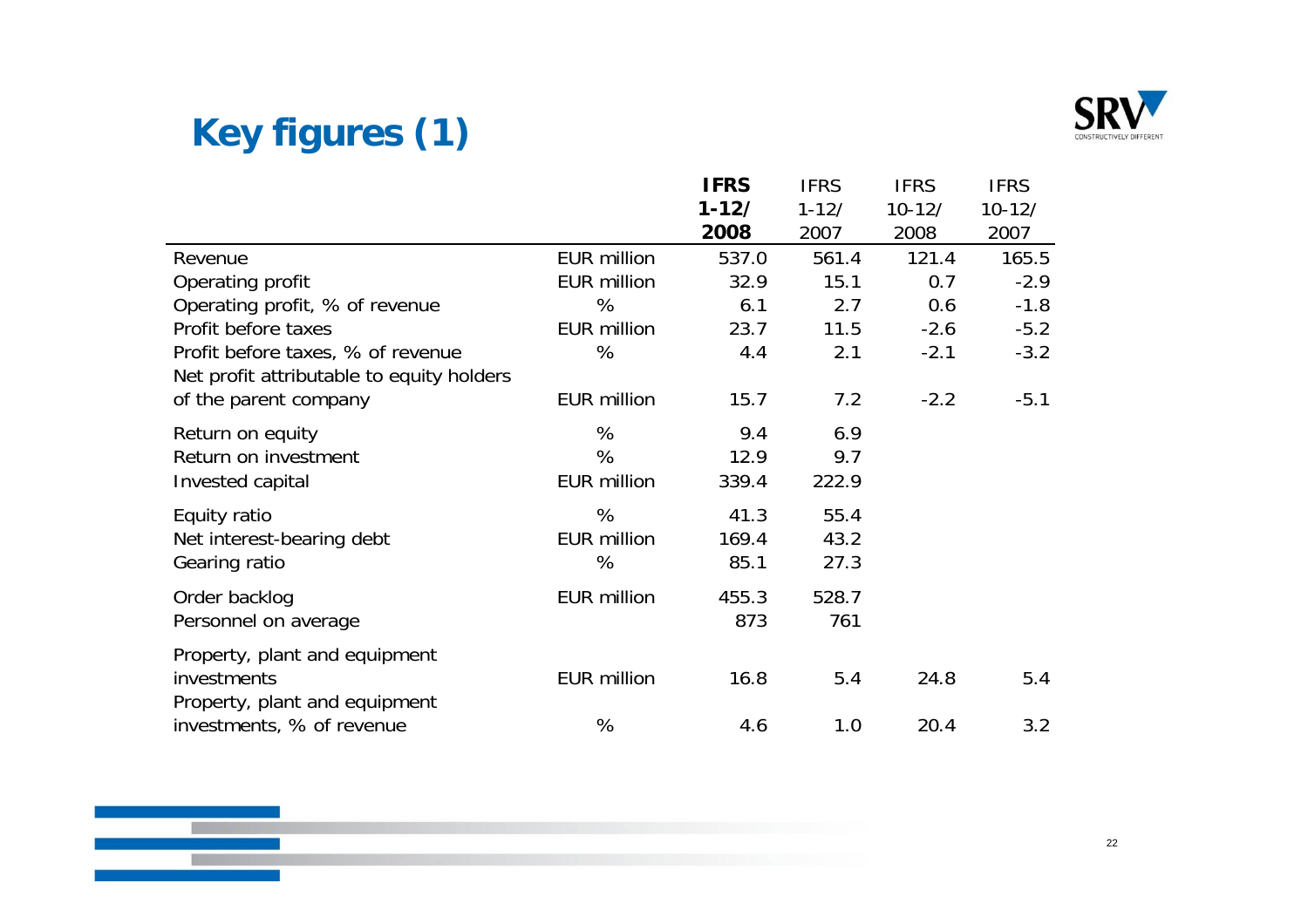

### **Key figures (2)**

|                                                |                    | <b>IFRS</b> | <b>IFRS</b> | <b>IFRS</b> | <b>IFRS</b> |
|------------------------------------------------|--------------------|-------------|-------------|-------------|-------------|
|                                                |                    | $1 - 12/$   | $1 - 12/$   | $10 - 12/$  | $10 - 12/$  |
|                                                |                    | 2008        | 2007        | 2008        | 2007        |
| Earnings per share, share issue adjusted 1)    | <b>EUR</b>         | 0.43        | 0.22        | $-0.06$     | $-0.17$     |
| Equity per share, share issue adjusted 1).     | <b>EUR</b>         | 4.54        | 4.22        |             |             |
| Dividend per share, share issue adjusted 1) 2) | <b>EUR</b>         | 0.12        | 0.12        |             |             |
| Dividend payout ratio                          | %                  | 27.9        | 54.6        |             |             |
| Dividend yield                                 | %                  | 3.5         | 2.4         |             |             |
| Price per earnings ratio                       |                    | 8.1         | 22.8        |             |             |
| Share price development                        |                    |             |             |             |             |
| Share price at the end of the period           | <b>EUR</b>         | 3.47        | 5.02        |             |             |
| Average share price                            | <b>EUR</b>         | 5.05        | 8.40        |             |             |
| Lowest share price                             | <b>EUR</b>         | 2.82        | 4.72        |             |             |
| Highest share price                            | <b>EUR</b>         | 6.60        | 10.79       |             |             |
| Market capitalisation at the end of the period | <b>EUR million</b> | 125.7       | 184.6       |             |             |
| Trading volume                                 | 1,000              | 13 543      | 22 514      |             |             |
| Trading volume                                 | %                  | 37.1        | 68.8        |             |             |
| Weighted average number of shares              |                    |             |             |             |             |
| outstanding                                    | 1,000              | 36 526      | 32 703      | 36 268      | 36 768      |
| Number of shares outstanding at the end of     |                    |             |             |             |             |
| the period                                     | 1,000              | 36 210      | 36 768      | 36 210      | 36 768      |

1) Key figures per share have been adjusted to reflect the increase in the number of shares, which came into effect on 11 April 2007 (split), the rights issue on 11 June 2007 and the rights issue and cancellation of treasury shares in connection with the merger of the SRV Henkilöstö Oy on 28 September 2007 and purchases of own shares

2) The Board of Directors' proposal for the dividend

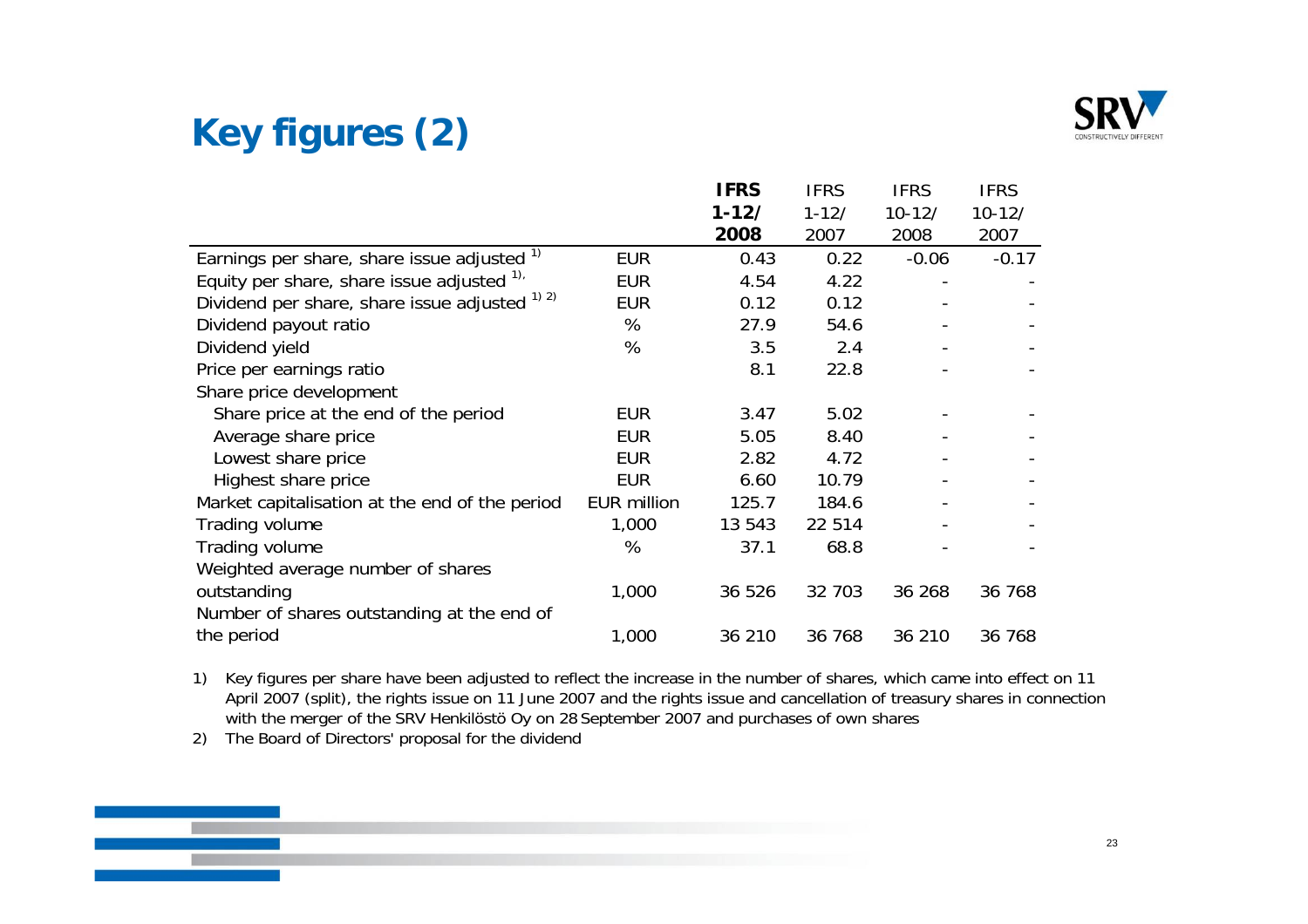

#### **Consolidated income statement**

| <b>Consolidated income</b>                   | <b>IFRS</b> | <b>IFRS</b> |             |         | <b>IFRS</b> | <b>IFRS</b> |
|----------------------------------------------|-------------|-------------|-------------|---------|-------------|-------------|
| statement                                    | $1 - 12/$   | $1 - 12/$   | change,     | change, | $10 - 12/$  | $10 - 12/$  |
| (EUR million)                                | 2008        | 2007        | <b>MEUR</b> | %       | 2008        | 2007        |
| <b>Revenue</b>                               | 537.0       | 561.4       | $-24.5$     | $-4.4$  | 121.4       | 165.5       |
| Other operating income                       | 1.4         | 1.1         | 0.3         | 23.4    | 0.4         | 0.4         |
| Change in inventories of finished goods      |             |             |             |         |             |             |
| and work in progress                         | 53.5        | 18.3        | 35.2        | 192.1   | 28.6        | 12.3        |
| Use of materials and services                | $-495.3$    | $-509.7$    | 14.4        | $-2.8$  | $-133.4$    | $-165.9$    |
| Employee benefit expenses                    | $-46.3$     | $-41.6$     | $-4.8$      | 11.4    | $-12.2$     | $-11.5$     |
| Depreciation and impairments                 | $-3.2$      | $-1.9$      | $-1.3$      | 65.3    | $-1.1$      | $-0.5$      |
| Other operating expenses                     | $-14.1$     | $-12.6$     | $-1.6$      | 12.3    | $-3.1$      | $-3.1$      |
| <b>Operating profit</b>                      | 32.9        | 15.1        | 17.9        | 118.6   | 0.7         | $-2.9$      |
| Financial income                             | 4.2         | 2.6         | 1.5         | 58.5    | 0.8         | 1.3         |
| <b>Financial expenses</b>                    | $-13.4$     | $-6.1$      | $-7.2$      | 117.4   | $-4.1$      | $-3.7$      |
| Financial income and expenses, total         | $-9.2$      | $-3.5$      | $-5.7$      | 161.3   | $-3.3$      | $-2.3$      |
| <b>Profit before taxes</b>                   | 23.7        | 11.5        | 12.2        | 105.5   | $-2.6$      | $-5.2$      |
| Income taxes                                 | $-8.5$      | $-3.9$      | $-4.6$      | 117.1   | $-0.2$      | 0.1         |
| Net profit for the financial year            | 15.3        | 7.6         | 7.6         | 99.6    | $-2.8$      | $-5.1$      |
| <b>Attributable to</b>                       |             |             |             |         |             |             |
| Equity holders of the parent company         | 15.7        | 7.2         |             |         | $-2.2$      | $-5.1$      |
| Minority interest                            | $-0.4$      | 0.5         |             |         | $-0.5$      | 0.0         |
| Earnings per share calculated on the profit  |             |             |             |         |             |             |
| attributable to equity holders of the parent |             |             |             |         |             |             |
| company (undiluted and diluted) 1)           | 0.43        | 0.22        |             | 95.5    | $-0.06$     | $-0.17$     |

1) Key figures per share have been adjusted to reflect the increase in the number of shares, which came into effect on 11 April 2007 (split), new issue of shares on 11 June 2007 and the new issue of shares and the cancellation of treasury shares in connection with the merger of the SRV Henkilöstö Oy on 29 September 2007 and purchases of own shares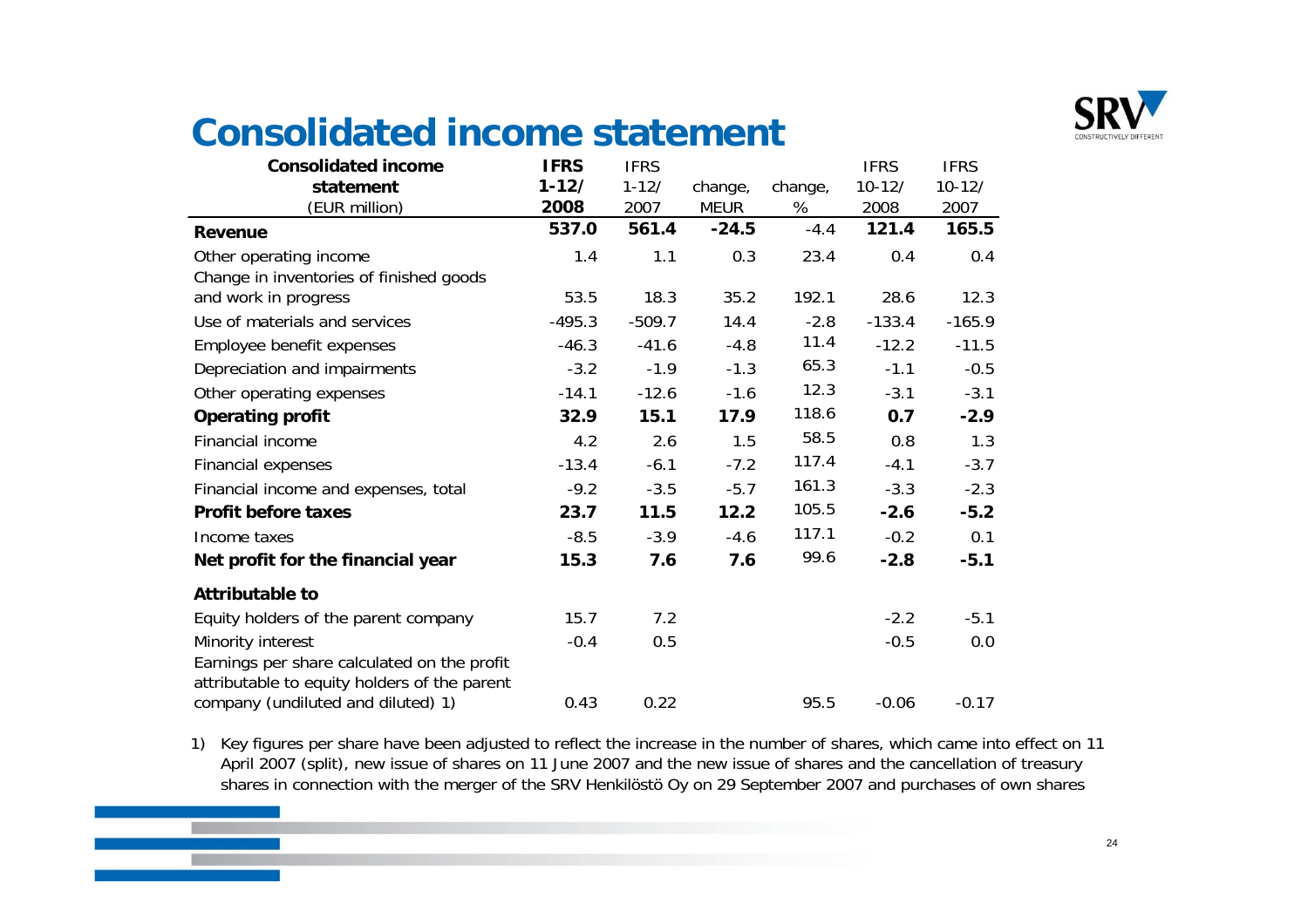

### **Consolidated balance sheet: Assets**

| <b>Consolidated balance sheet</b> | <b>IFRS</b> | <b>IFRS</b> | change  |
|-----------------------------------|-------------|-------------|---------|
| (EUR million)                     | 31.12.08    | 31.12.07    | %       |
| <b>ASSETS</b>                     |             |             |         |
| <b>Non-current assets</b>         | 19.0        | 8.0         | 137.0   |
| Property, plant and equipment     | 1.7         | 0.7         | 138.9   |
| Goodwill                          | 0.5         | 0.6         | $-16.6$ |
| Other intangible assets           | 4.3         | 2.9         | 45.6    |
| Other financial assets            | 6.6         | 2.7         | 143.6   |
| Receivables                       | 1.7         | 1.1         | 51.5    |
| Deferred tax assets               | 33.8        | 16.1        | 109.5   |
| Non-current assets, total         |             |             |         |
| <b>Current assets</b>             | 294.8       | 196.4       | 50.1    |
| Inventories                       | 86.7        | 94.2        | $-7.9$  |
| Trade and other receivables       | 5.1         | 3.4         | 49.4    |
| Current tax receivables           | 3.4         | 21.4        | $-84.2$ |
| Cash and cash equivalents         | 390.0       | 315.4       | 23.7    |
| <b>Current assets, total</b>      | 423.8       | 331.6       | 27.8    |
| <b>ASSETS, TOTAL</b>              | 19.0        | 8.0         | 137.0   |

and the state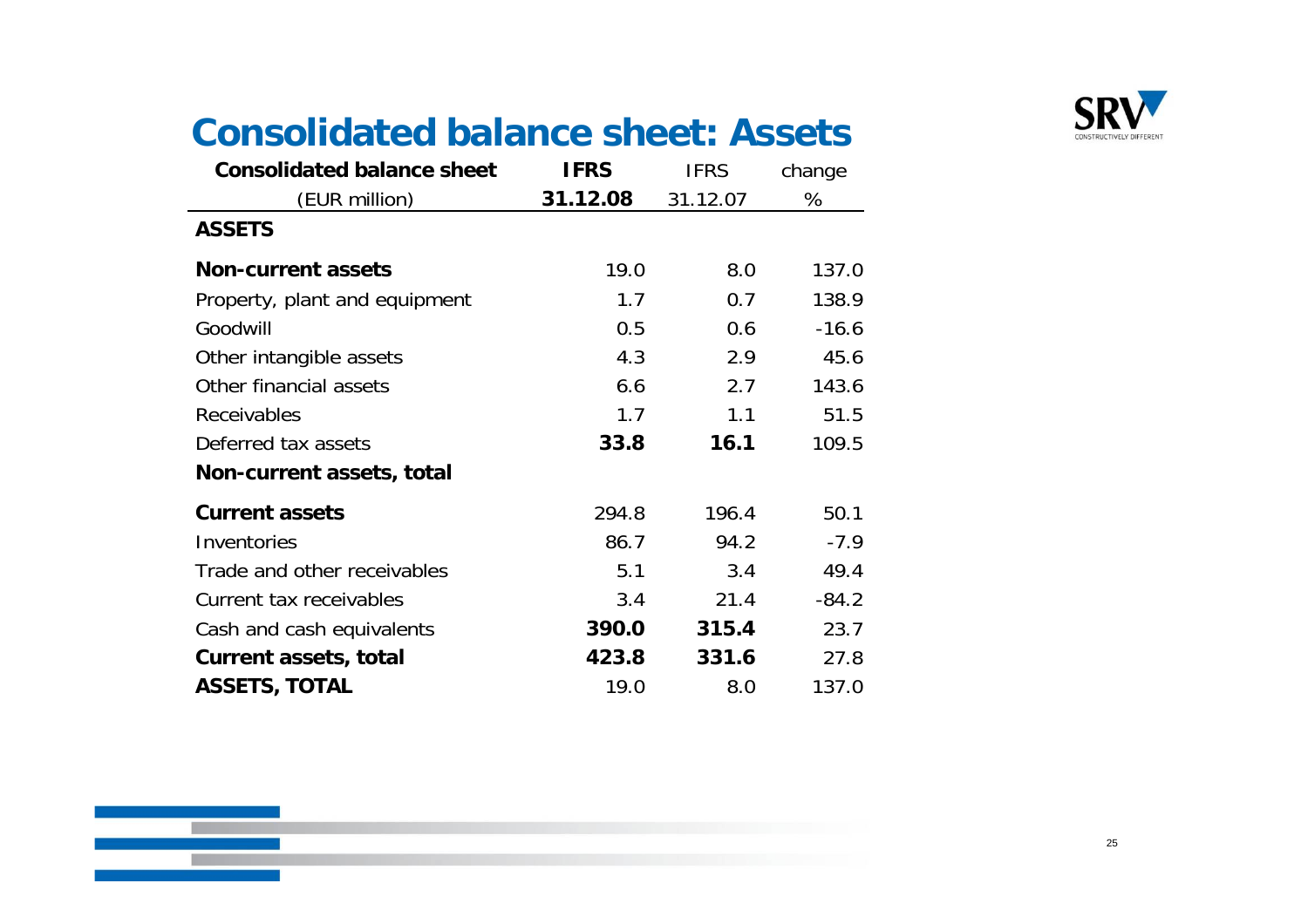### **Consolidated balance sheet: Equity and**



|                                                                    |             |             | co       |
|--------------------------------------------------------------------|-------------|-------------|----------|
| liabilities consolidated balance sheet                             | <b>IFRS</b> | <b>IFRS</b> | change   |
| (EUR million)                                                      | 31.12.08    | 31.12.07    | %        |
| <b>EQUITY AND LIABILITIES</b>                                      |             |             |          |
| Equity attributable to equity holders of the parent company        |             |             |          |
| Share capital                                                      | 3.1         | 3.1         | 0.0      |
| Invested free equity fund                                          | 87.3        | 87.3        | 0.0      |
| <b>Translation differences</b>                                     | $-0.1$      | 0.0         | $-483.0$ |
| Fair value reserve                                                 | $-0.1$      | 0.0         |          |
| Retained earnings                                                  | 74.1        | 64.7        | 14.6     |
| Equity attributable to equity holders of the parent company, total | 164.3       | 155.1       | 6.0      |
| <b>Minority interest</b>                                           | 2.3         | 3.2         | $-30.0$  |
| Equity, total                                                      | 166.6       | 158.3       | 5.2      |
| <b>Non-current liabilities</b>                                     |             |             |          |
| Deferred tax liabilities                                           | 0.3         | 0.1         | 91.7     |
| Provisions                                                         | 5.6         | 5.9         | $-5.4$   |
| Interest-bearing liabilities                                       | 69.7        | 38.1        | 83.1     |
| Other liabilities                                                  |             |             |          |
| Non-current liabilities, total                                     | 75.6        | 44.1        | 71.3     |
| <b>Current liabilities</b>                                         |             |             |          |
| Trade and other payables                                           | 66.8        | 96.9        | $-31.1$  |
| Current tax payables                                               | 8.0         | 1.6         | 399.2    |
| Provisions                                                         | 3.8         | 4.1         | $-6.4$   |
| Interest-bearing liabilities                                       | 103.1       | 26.5        | 288.7    |
| <b>Current liabilities, total</b>                                  | 181.6       | 129.1       | 40.7     |
| Liabilities, total                                                 | 257.2       | 173.2       | 48.5     |
| <b>EQUITY AND LIABILITIES</b>                                      | 423.8       | 331.6       | 27.8     |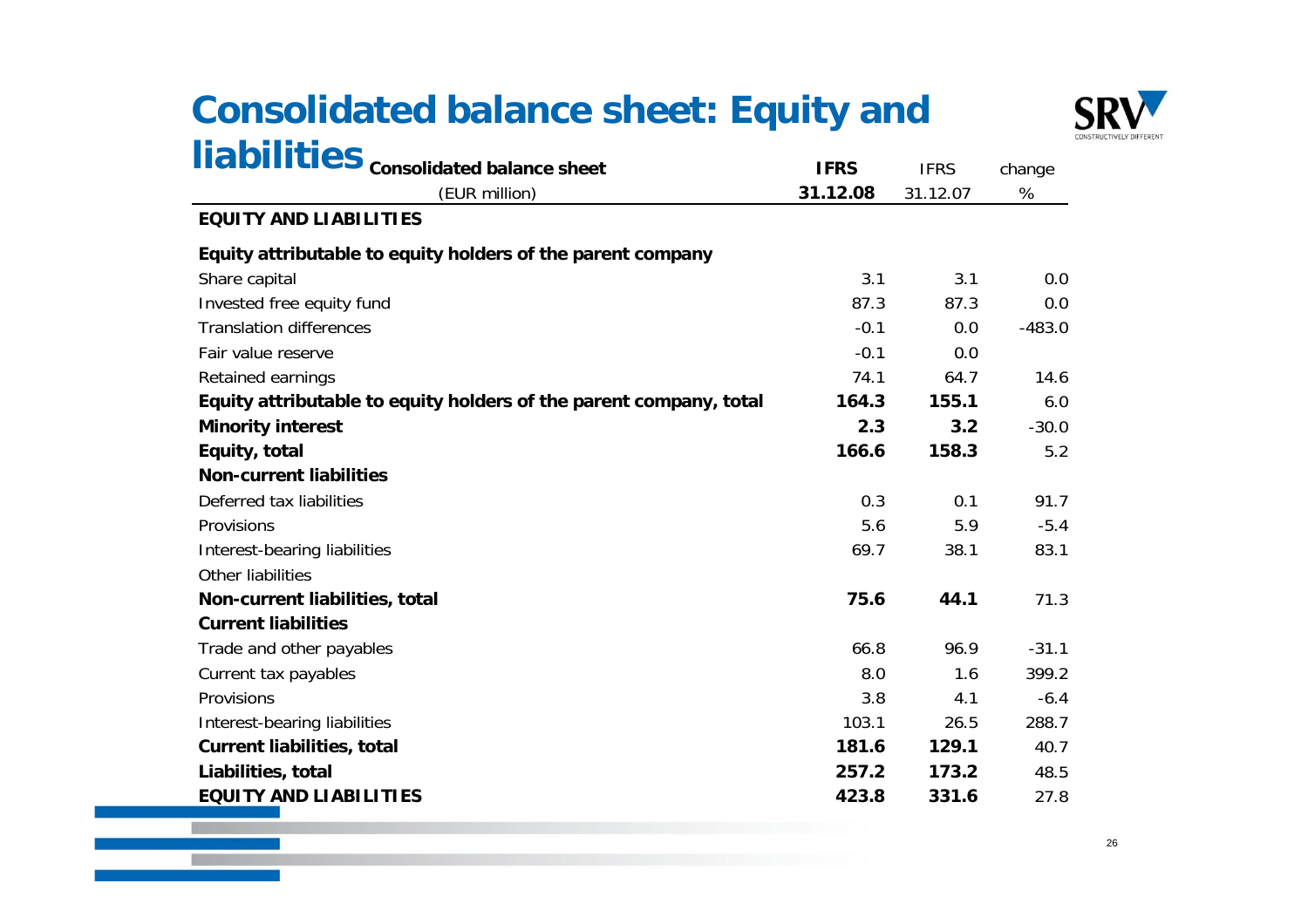### **Changes in Group equity 1-12/2008**



|                                                               |                  |                                 |                                          | Equity attributable to               |                          |                                |        |                      |                 |
|---------------------------------------------------------------|------------------|---------------------------------|------------------------------------------|--------------------------------------|--------------------------|--------------------------------|--------|----------------------|-----------------|
|                                                               |                  |                                 | the equity holders of the parent company |                                      |                          |                                |        |                      |                 |
| <b>IFRS</b><br>(EUR million)                                  | Share<br>capital | Share<br>premiu<br>m<br>reserve | Invested<br>free<br>equity<br>fund       | Trans-<br>lation<br>differ-<br>ences | Fair<br>value<br>reserve | Retai-<br>ned<br>earn-<br>ings | Total  | Minority<br>interest | Total<br>equity |
| <b>Equity on 1.1.2008</b>                                     | 3.1              | 0.0                             | 87.3                                     | 0.0                                  | 0.0                      | 64.7                           | 155.1  | 3.2                  | 158.3           |
| <b>Translation differences</b>                                |                  |                                 |                                          | $-0.1$                               |                          | 0.1                            | 0.0    |                      |                 |
| Net gains on available-<br>for-sale financial assets          |                  |                                 |                                          |                                      | $-0.1$                   |                                | $-0.1$ |                      |                 |
| Other changes                                                 |                  |                                 | 0.0                                      |                                      |                          | 0.0                            | 0.0    |                      |                 |
| Net income recognised<br>directly in equity                   | 0.0              | 0.0                             | 0.0                                      | $-0.1$                               | $-0.1$                   | 0.0                            | $-0.2$ |                      |                 |
| Net profit for the financial<br>year                          |                  |                                 |                                          |                                      |                          | 15.7                           | 15.7   |                      |                 |
| <b>Total income and</b><br>expenses for the<br>financial year | 0.0              | 0.0                             | 0.0                                      | 0.0                                  | 0.0                      | 15.7                           | 15.7   |                      |                 |
| Dividends paid                                                |                  |                                 |                                          |                                      |                          | $-4.4$                         | $-4.4$ |                      |                 |
| Purchase of treasury<br>shares                                |                  |                                 |                                          |                                      |                          | $-1.9$                         | $-1.9$ |                      |                 |
| <b>Equity on 31.12.2008</b>                                   | 3.1              | 0.0                             | 87.3                                     | $-0.1$                               | $-0.1$                   | 74.1                           | 164.3  | 2.3                  | 166.6           |

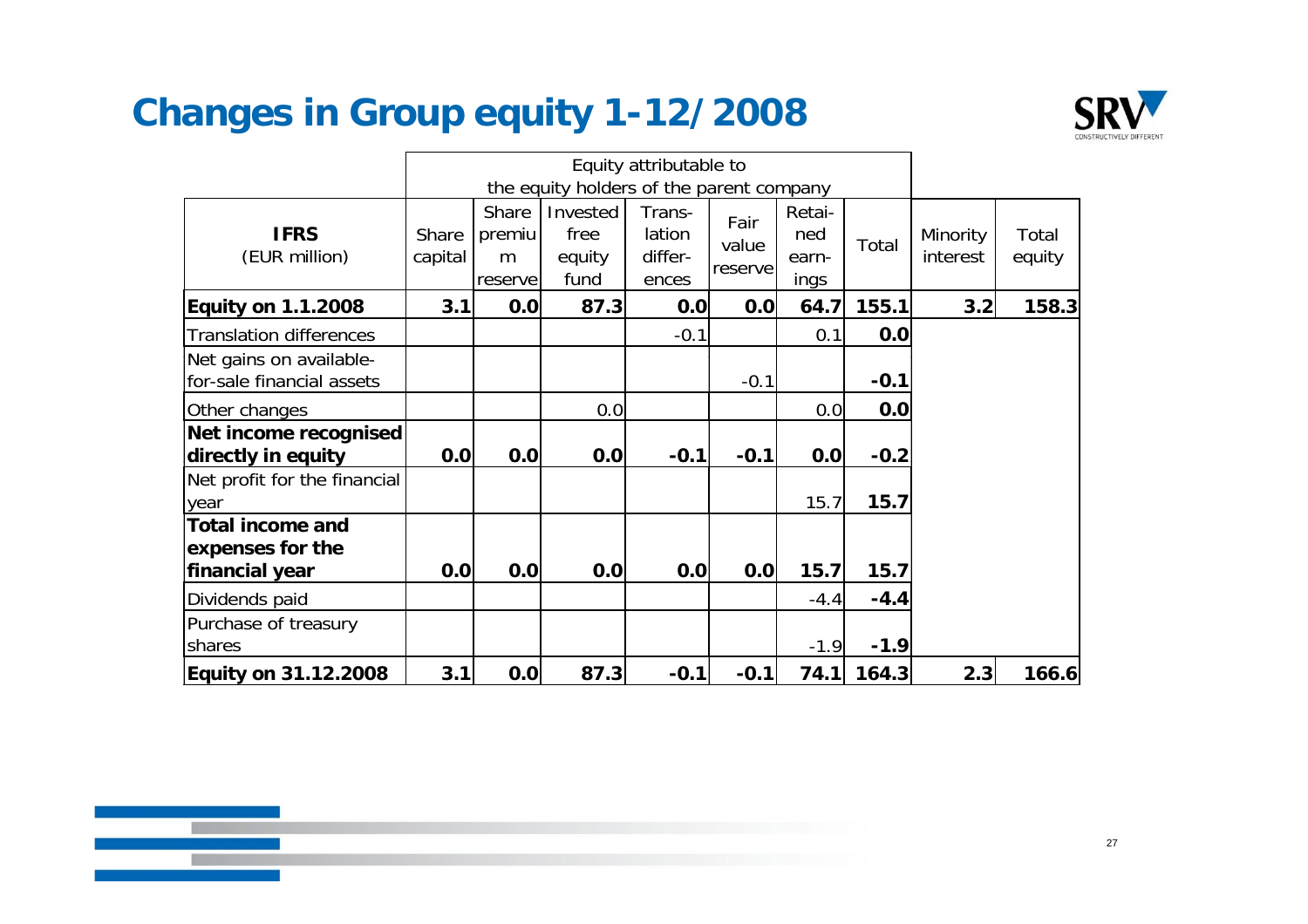

#### **Inventories**

| <b>Inventories</b>                       | <b>IFRS</b> | <b>IFRS</b> | change, |
|------------------------------------------|-------------|-------------|---------|
| (EUR million)                            | 31.12.08    | 31.12.07    | %       |
| Raw materials and consumables            | 0.0         | 0.0         | $-97.1$ |
| Work in progress                         | 100.8       | 86.7        | 16.4    |
| Land areas and plot-owning companies     | 142.1       | 64.3        | 121.0   |
| Shares in completed housing corporations |             |             |         |
| and real estate companies                | 34.0        | 30.3        | 12.4    |
| Advance payments                         | 3.7         | 6.5         | $-43.4$ |
| Other inventories                        | 14.2        | 8.7         | 64.2    |
| <b>Inventories, total</b>                |             |             |         |

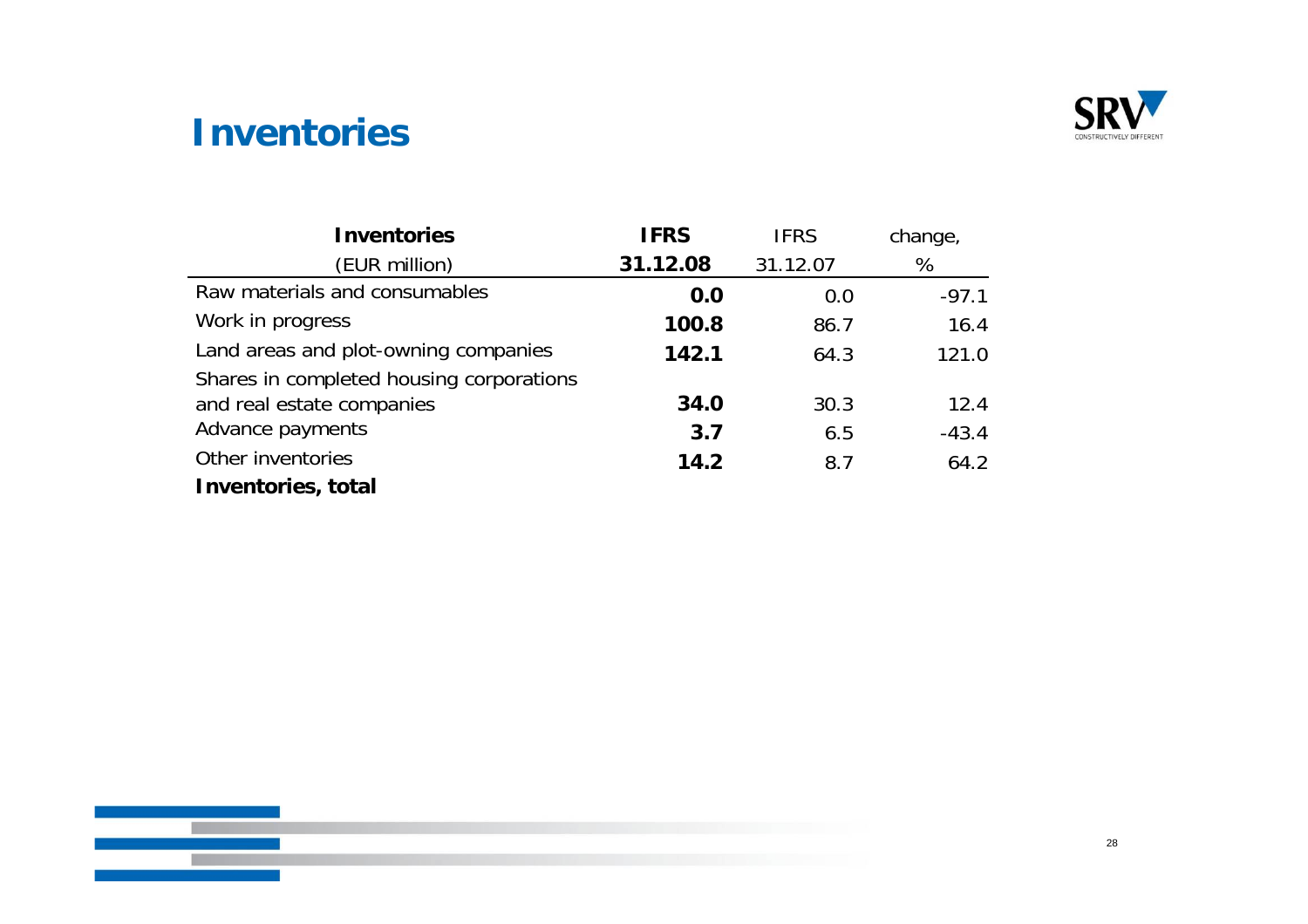

#### **Group g yq and Segment information by quarter**

| <b>SRV Group</b>                        | <b>IFRS</b> | <b>IFRS</b> | <b>IFRS</b> | <b>IFRS</b> | <b>IFRS</b> | <b>IFRS</b> | <b>IFRS</b> | <b>IFRS</b> |
|-----------------------------------------|-------------|-------------|-------------|-------------|-------------|-------------|-------------|-------------|
| (EUR million)                           | 10-12/08    | $7 - 9/08$  | $4 - 6/08$  | $1 - 3/08$  | 10-12/07    | $7 - 9/07$  | $4 - 6/07$  | $1 - 3/07$  |
| Revenue                                 | 121.4       | 126.7       | 142.4       | 146.4       | 165.5       | 134.6       | 140.0       | 121.4       |
| Operating profit                        | 0.7         | 14.1        | 9.2         | 8.9         | $-2.9$      | 7.6         | 6.8         | 3.6         |
| Financial income and expenses,          |             |             |             |             |             |             |             |             |
| total                                   | $-3.3$      | $-2.9$      | $-2.4$      | $-0.6$      | $-2.3$      | 0.2         | $-0.8$      | $-0.6$      |
| Profit before taxes                     | $-2.6$      | 11.2        | 6.8         | 8.3         | $-5.2$      | 7.8         | 6.0         | 3.0         |
| Order backlog <sup>1)</sup>             | 455.3       | 455.2       | 521.1       | 451.3       | 528.7       | 546.3       | 517.4       | 507.0       |
| Earnings per share, eur                 | $-0.06$     | 0.21        | 0.12        | 0.16        | $-0.17$     | 0.14        | 0.18        | 0.07        |
| Equity per share, eur $\frac{1}{1}$     | 4.54        | 4.61        | 4.40        | 4.38        | 4.22        | 4.33        | 4.46        | 2.29        |
| Share price, eur <sup>1)</sup>          | 3.47        | 4.19        | 5.28        | 5.55        | 5.02        | 8.10        | 10.10       | 0.00        |
| Equity ratio, $% ^{1}$                  | 41.3        | 45.9        | 44.9        | 52.1        | 55.4        | 60.9        | 59.4        | 33.2        |
| Net interest bearing debt <sup>1)</sup> | 169.4       | 127.9       | 122.4       | 76.1        | 43.2        | 19.8        | $-10.4$     | 52.5        |
| Gearing, $%$ <sup>1)</sup>              | 85.1        | 74.1        | 74.8        | 46.3        | 27.3        | 12.2        | $-5.8$      | 82.9        |

1) at the end of the period

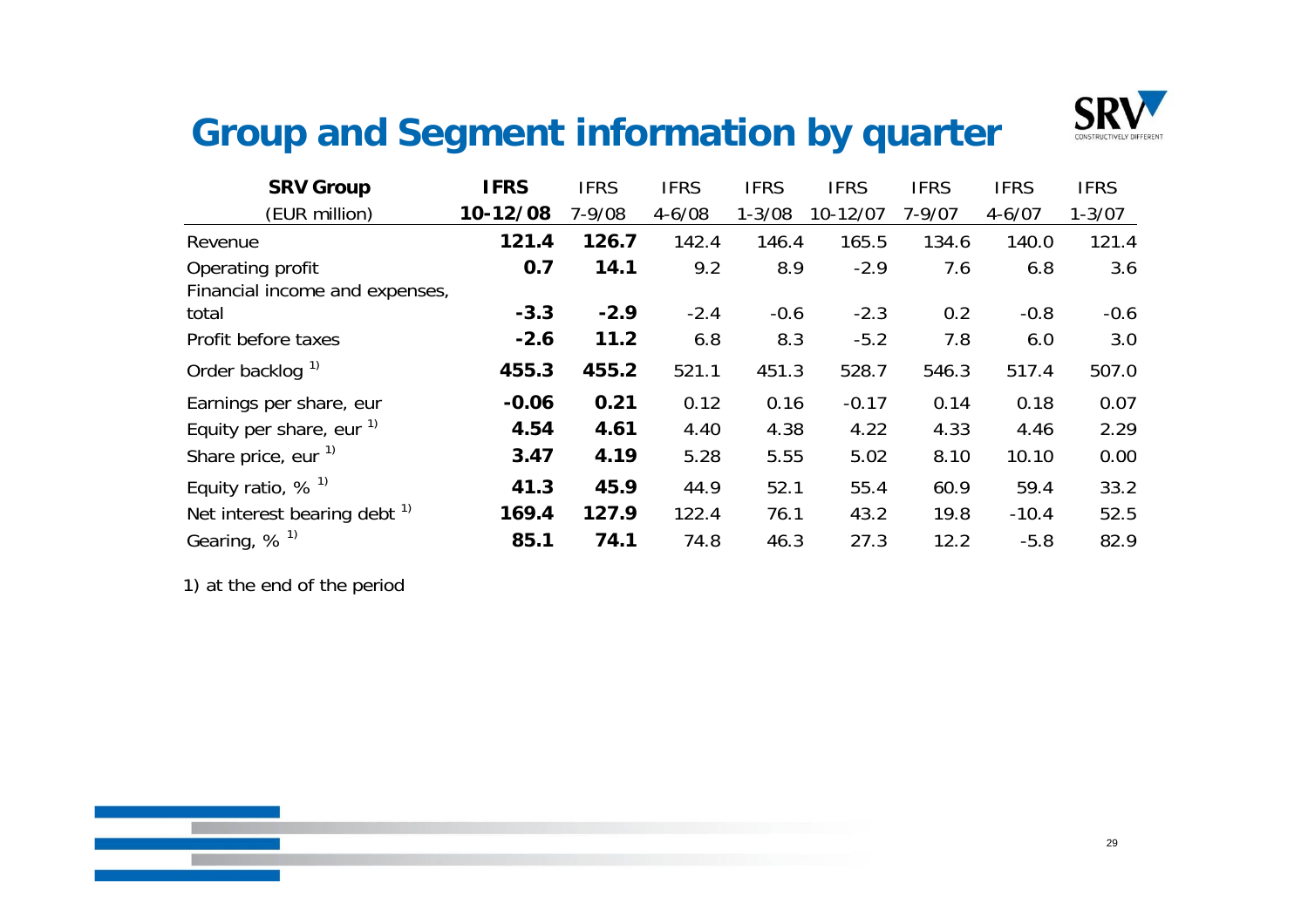

### **Revenue and operating profit by quarter**

| <b>Revenue</b>           | <b>IFRS</b> | <b>IFRS</b> | <b>IFRS</b> | <b>IFRS</b> | <b>IFRS</b> | <b>IFRS</b> | <b>IFRS</b> | <b>IFRS</b> |
|--------------------------|-------------|-------------|-------------|-------------|-------------|-------------|-------------|-------------|
| (EUR million)            | 10-12/08    | $7 - 9/08$  | $4 - 6/08$  | $1 - 3/08$  | 10-12/07    | $7 - 9/07$  | $4 - 6/07$  | $1 - 3/07$  |
| <b>Business Premises</b> | 77.9        | 74.3        | 92.2        | 104.8       | 103.2       | 90.6        | 82.2        | 69.4        |
| Housing                  | 33.3        | 31.4        | 37.1        | 26.0        | 43.5        | 35.5        | 43.9        | 40.1        |
| International            | 10.2        | 21.0        | 13.1        | 15.7        | 18.8        | 8.5         | 14.0        | 11.9        |
| <b>Other Operations</b>  | 3.0         | 2.7         | 2.8         | 2.9         | 2.7         | 2.5         | 4.0         | 1.9         |
| Eliminations             | $-3.1$      | $-2.7$      | $-2.9$      | $-2.9$      | $-2.7$      | $-2.6$      | $-4.2$      | $-1.9$      |
| Group, total             | 121.4       | 126.7       | 142.4       | 146.4       | 165.5       | 134.6       | 140.0       | 121.4       |
|                          |             |             |             |             |             |             |             |             |
| <b>Operating profit</b>  | <b>IFRS</b> | <b>IFRS</b> | <b>IFRS</b> | <b>IFRS</b> | <b>IFRS</b> | <b>IFRS</b> | <b>IFRS</b> | <b>IFRS</b> |
| (EUR million)            | 10-12/08    | 7-9/08      | $4 - 6/08$  | $1 - 3/08$  | 10-12/07    | $7 - 9/07$  | $4 - 6/07$  | $1 - 3/07$  |
| <b>Business Premises</b> | 6.0         | 3.7         | 9.9         | 8.2         | 4.7         | 6.8         | 3.6         | 2.9         |
| Housing                  | $-1.2$      | 0.5         | 0.9         | 0.4         | 2.8         | 3.0         | 2.9         | 2.0         |
| International            | $-2.7$      | 10.8        | $-0.1$      | 1.2         | $-9.4$      | $-1.7$      | 1.8         | $-0.9$      |
| <b>Other Operations</b>  | $-1.4$      | $-1.0$      | $-1.6$      | $-0.9$      | $-1.1$      | $-0.5$      | $-1.1$      | $-0.4$      |
| Eliminations             | 0.0         | 0.0         | 0.0         | 0.0         | 0.0         | 0.0         | $-0.4$      | 0.0         |
| Group, total             | 0.7         | 14.1        | 9.2         | 8.9         | $-2.9$      | 7.6         | 6.8         | 3.6         |
|                          |             |             |             |             |             |             |             |             |
| <b>Operating profit</b>  | <b>IFRS</b> | <b>IFRS</b> | <b>IFRS</b> | <b>IFRS</b> | <b>IFRS</b> | <b>IFRS</b> | <b>IFRS</b> | <b>IFRS</b> |
| $(\%)$                   | 10-12/08    | $7 - 9/08$  | $4 - 6/08$  | $1 - 3/08$  | 10-12/07    | $7 - 9/07$  | $4 - 6/07$  | $1 - 3/07$  |
| <b>Business Premises</b> | 7.8         | 4.9         | 10.8        | 7.8         | 4.5         | 7.5         | 4.4         | 4.2         |
| Housing                  | $-3.6$      | 1.7         | 2.5         | 1.6         | 6.5         | 8.5         | 6.5         | 4.9         |
| International            | $-26.5$     | 51.5        | $-0.9$      | 7.9         | $-49.9$     | $-19.9$     | 12.7        | $-7.8$      |
| Group, total             | 0.6         | 11.1        | 6.4         | 6.1         | $-1.8$      | 5.7         | 4.8         | 2.9         |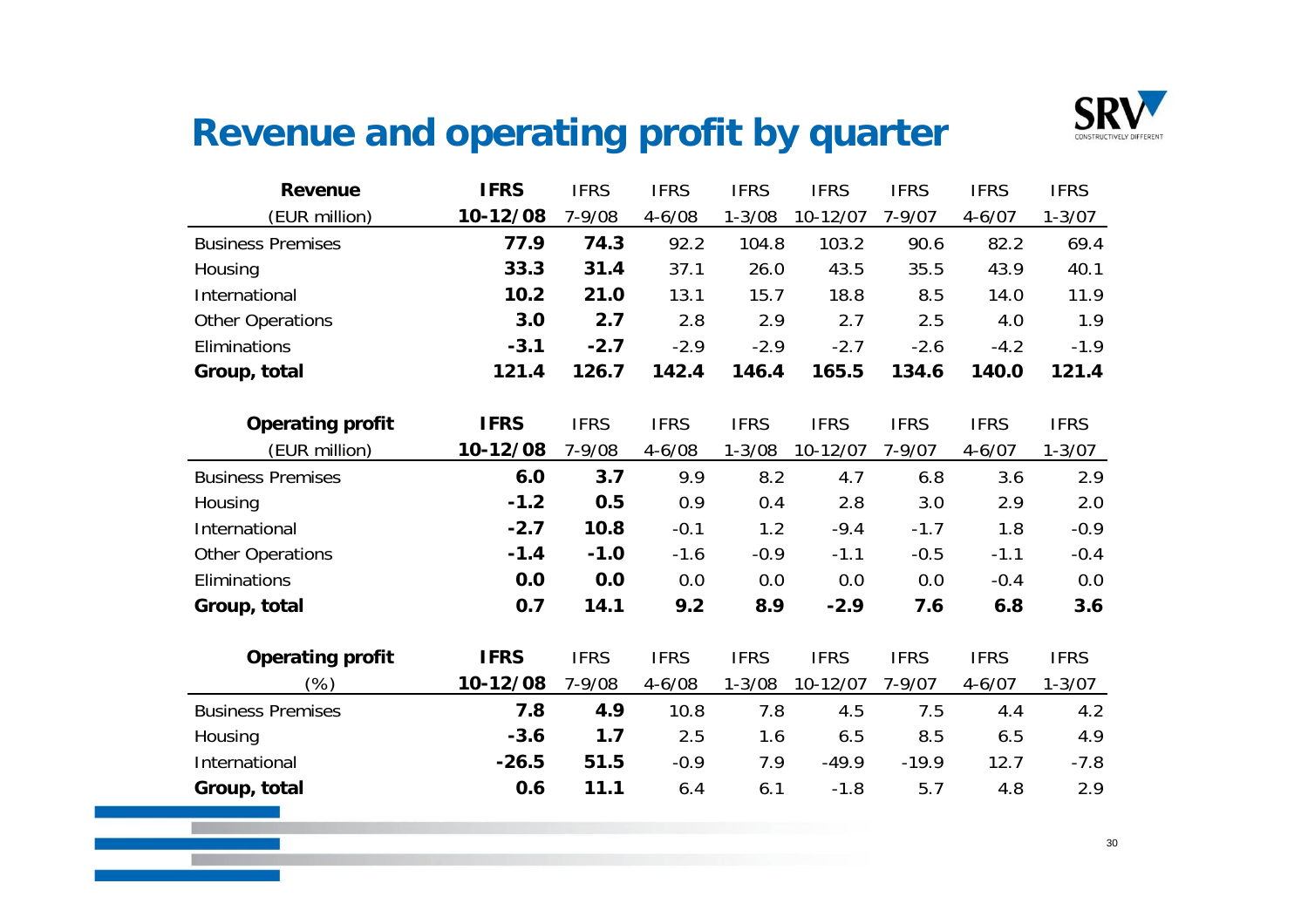### **Order backlog, invested capital and**  residential production in Finland by quarter



| Order backlog                 | <b>IFRS</b> | <b>IFRS</b> | <b>IFRS</b> | <b>IFRS</b> | <b>IFRS</b> | <b>IFRS</b> | <b>IFRS</b> | <b>IFRS</b> |
|-------------------------------|-------------|-------------|-------------|-------------|-------------|-------------|-------------|-------------|
| (EUR million)                 | 31.12.08    | 30.9.08     | 30.6.08     | 31.3.08     | 31.12.07    | 30.9.07     | 30.6.07     | 31.3.07     |
| <b>Business Premises</b>      | 265.7       | 228.8       | 291.1       | 235.2       | 302.8       | 360.2       | 323.4       | 326.0       |
| Housing                       | 154.0       | 186.3       | 186.8       | 182.4       | 174.6       | 128.2       | 129.7       | 143.0       |
| International                 | 35.6        | 40.2        | 43.2        | 33.7        | 51.3        | 57.9        | 64.4        | 38.0        |
| Group, total                  | 455.3       | 455.2       | 521.1       | 451.3       | 528.7       | 546.3       | 517.4       | 507.0       |
|                               |             |             |             |             |             |             |             |             |
| <b>Invested capital</b>       | <b>IFRS</b> | <b>IFRS</b> | <b>IFRS</b> | <b>IFRS</b> | <b>IFRS</b> | <b>IFRS</b> | <b>IFRS</b> | <b>IFRS</b> |
| (EUR million)                 | 31.12.08    | 30.9.08     | 30.6.08     | 31.3.08     | 31.12.07    | 30.9.07     | 30.6.07     | 31.3.07     |
| <b>Business Premises</b>      | 63.9        | 63.5        | 51.2        | 43.7        | 33.4        | 44.4        | 60.7        | 40.1        |
| Housing                       | 138.9       | 115.9       | 105.3       | 97.0        | 81.5        | 72.2        | 60.6        | 39.5        |
| International                 | 138.6       | 143.9       | 145.1       | 115.1       | 101.3       | 65.3        | 58.6        | 29.9        |
| Other and eliminations        | $-2.0$      | $-16.6$     | $-5.4$      | 4.0         | 6.7         | 25.3        | 58.5        | 23.0        |
| Group, total                  | 339.4       | 306.6       | 296.2       | 259.8       | 222.9       | 207.3       | 238.3       | 132.6       |
| <b>Residential production</b> |             |             |             |             |             |             |             |             |
| in Finland (units)            | 10-12/08    | $7 - 9/08$  | $4 - 6/08$  | $1 - 3/08$  | 10-12/07    | $7 - 9/07$  | $4 - 6/07$  | $1 - 3/07$  |

| Start-ups                          |     | 49  | 53  | 8   | 155 | 31  |     | 100 |
|------------------------------------|-----|-----|-----|-----|-----|-----|-----|-----|
| Sold                               | 13  | 32  | 63  | 33  | 40  | 62  | 83  | 103 |
| Completed                          | 260 | 260 | 229 | 125 | 519 | 389 | 132 | 81  |
| Completed and unsold <sup>1)</sup> | 133 | 140 | 128 | 105 | 80  |     | 30  | 18  |
| Under construction <sup>1)</sup>   | 265 | 251 | 247 | 298 | 415 | 382 | 593 | 613 |
| 1) at the end of the period        |     |     |     |     |     |     |     |     |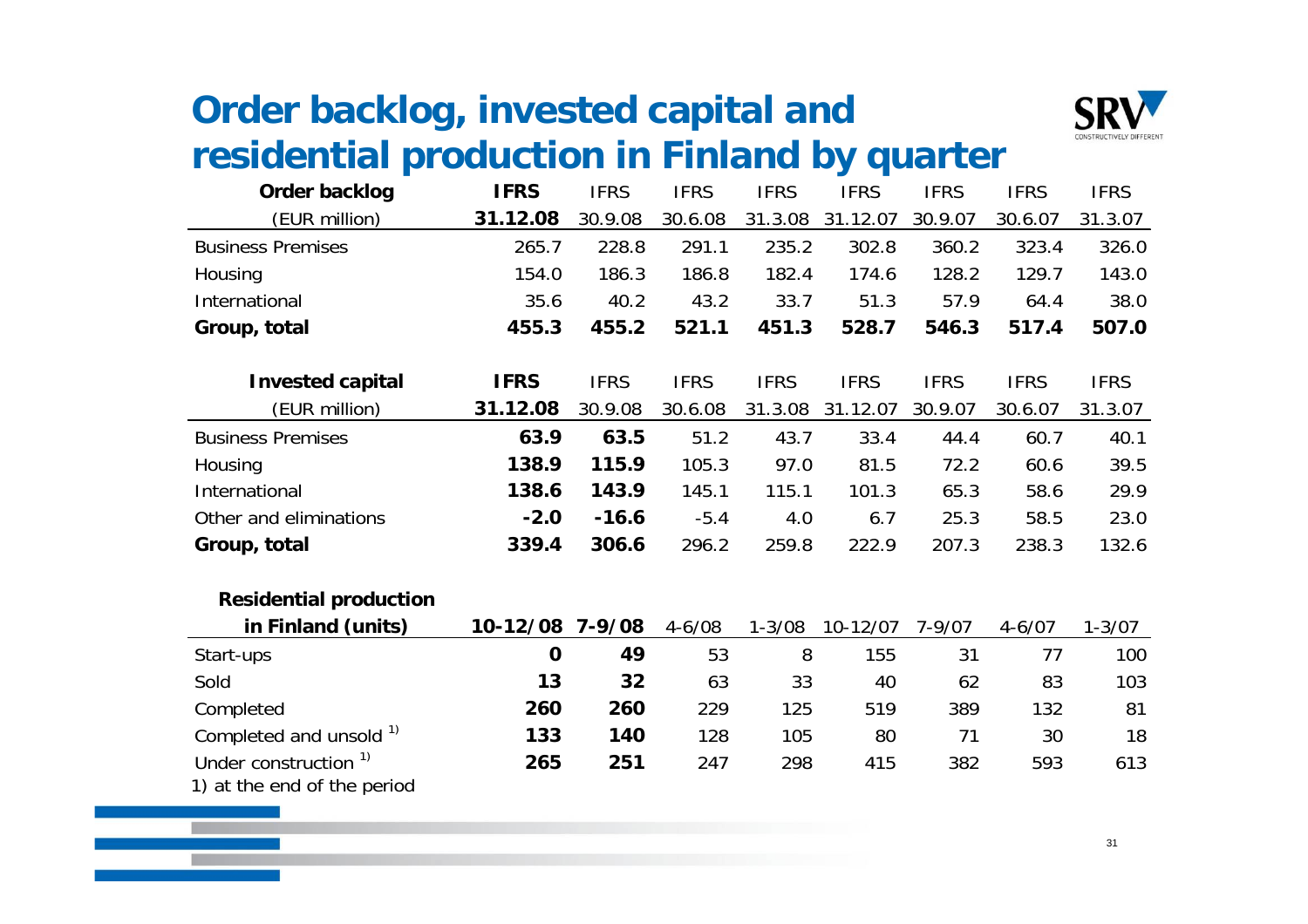# **Segments: Assets, liabilities and invested**



| <b>Capita</b> Assets              | <b>IFRS</b> | <b>IFRS</b> | change,     | change, |
|-----------------------------------|-------------|-------------|-------------|---------|
| (EUR million)                     | 31.12.08    | 31.12.07    | <b>MEUR</b> | %       |
| <b>Business Premises</b>          | 116.9       | 117.2       | $-0.3$      | $-0.3$  |
| Housing                           | 158.4       | 113.4       | 44.9        | 39.6    |
| International                     | 158.6       | 114.3       | 44.4        | 38.8    |
| <b>Other Operations</b>           | 185.1       | 162.0       | 23.1        | 14.3    |
| Eliminations                      | $-195.2$    | $-175.4$    |             |         |
| Group, total                      | 423.8       | 331.6       | 92.3        | 27.8    |
|                                   |             |             |             |         |
| <b>Liabilities</b>                | <b>IFRS</b> | <b>IFRS</b> | change,     | change, |
| (EUR million)                     | 31.12.08    | 31.12.07    | <b>MEUR</b> | %       |
| <b>Business Premises</b>          | 81.7        | 83.9        | $-2.2$      | $-2.6$  |
| Housing                           | 141.5       | 93.8        | 47.7        | 50.8    |
| International                     | 147.2       | 104.9       | 42.3        | 40.4    |
| <b>Other Operations</b>           | 65.7        | 31.5        | 34.1        | 108.2   |
| Eliminations                      | $-178.9$    | $-140.9$    |             |         |
| Group, total                      | 257.2       | 173.2       | 84.0        | 48.5    |
|                                   |             |             |             |         |
| <b>Invested capital</b>           | <b>IFRS</b> | <b>IFRS</b> | change,     | change, |
| (EUR million)                     | 31.12.08    | 31.12.07    | <b>MEUR</b> | %       |
| <b>Business Premises</b>          | 63.9        | 33.4        | 30.5        | 91.2    |
| Housing                           | 138.9       | 81.5        | 57.4        | 70.4    |
| International                     | 138.6       | 101.3       | 37.3        | 36.8    |
| Other operations and eliminations | $-2.0$      | 6.7         |             |         |
| Group, total                      | 339.4       | 222.9       | 116.5       | 52.2    |

Group, total **339.4 222.9** 116.5 52.2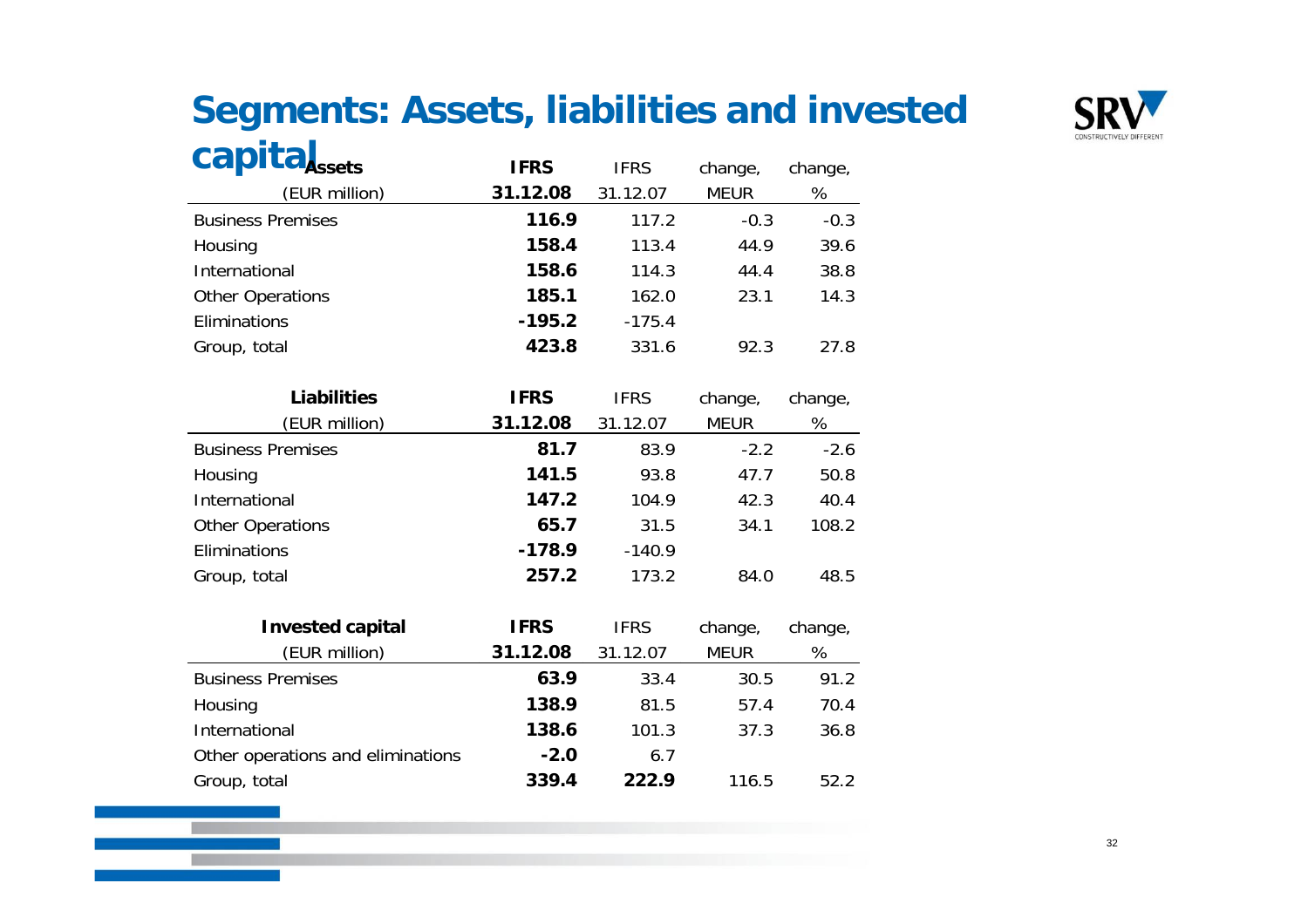

### **Segments: Inventories**

**STATE** 

| <b>Inventories</b>                     | <b>IFRS</b> | <b>IFRS</b> | change,     |
|----------------------------------------|-------------|-------------|-------------|
| (MEUR)                                 | 31.12.08    | 31.12.07    | <b>MEUR</b> |
| Land areas and plot-owning companies   | 142.1       | 64.3        | 77.8        |
| <b>Business Premises</b>               | 24.6        | 16.4        | 8.2         |
| Housing                                | 41.6        | 26.5        | 15.1        |
| International                          | 68.0        | 20.8        | 47.1        |
| <b>Work in progress</b>                | 100.8       | 86.7        | 14.2        |
| <b>Business Premises</b>               | 30.0        | 27.6        | 2.4         |
| Housing                                | 57.3        | 41.9        | 15.4        |
| International                          | 13.6        | 17.2        | $-3.7$      |
| <b>Shares in completed housing</b>     |             |             |             |
| corporations and real estate companies | 34.0        | 30.3        | 3.8         |
| <b>Business Premises</b>               | 0.0         | 0.0         | 0.0         |
| Housing                                | 30.6        | 20.8        | 9.8         |
| International                          | 3.3         | 9.5         | $-6.1$      |
| <b>Other inventories</b>               | 17.9        | 15.2        | 2.7         |
| <b>Business Premises</b>               | 5.0         | 5.0         | 0.0         |
| Housing                                | 4.6         | 4.8         | $-0.2$      |
| International                          | 9.3         | 6.1         | 3.2         |
| <b>Inventories, total</b>              | 294.8       | 196.4       | 98.4        |
| <b>Business Premises</b>               | 59.6        | 49.1        | 10.5        |
| Housing                                | 134.0       | 93.9        | 40.1        |
| International                          | 94.1        | 53.6        | 40.5        |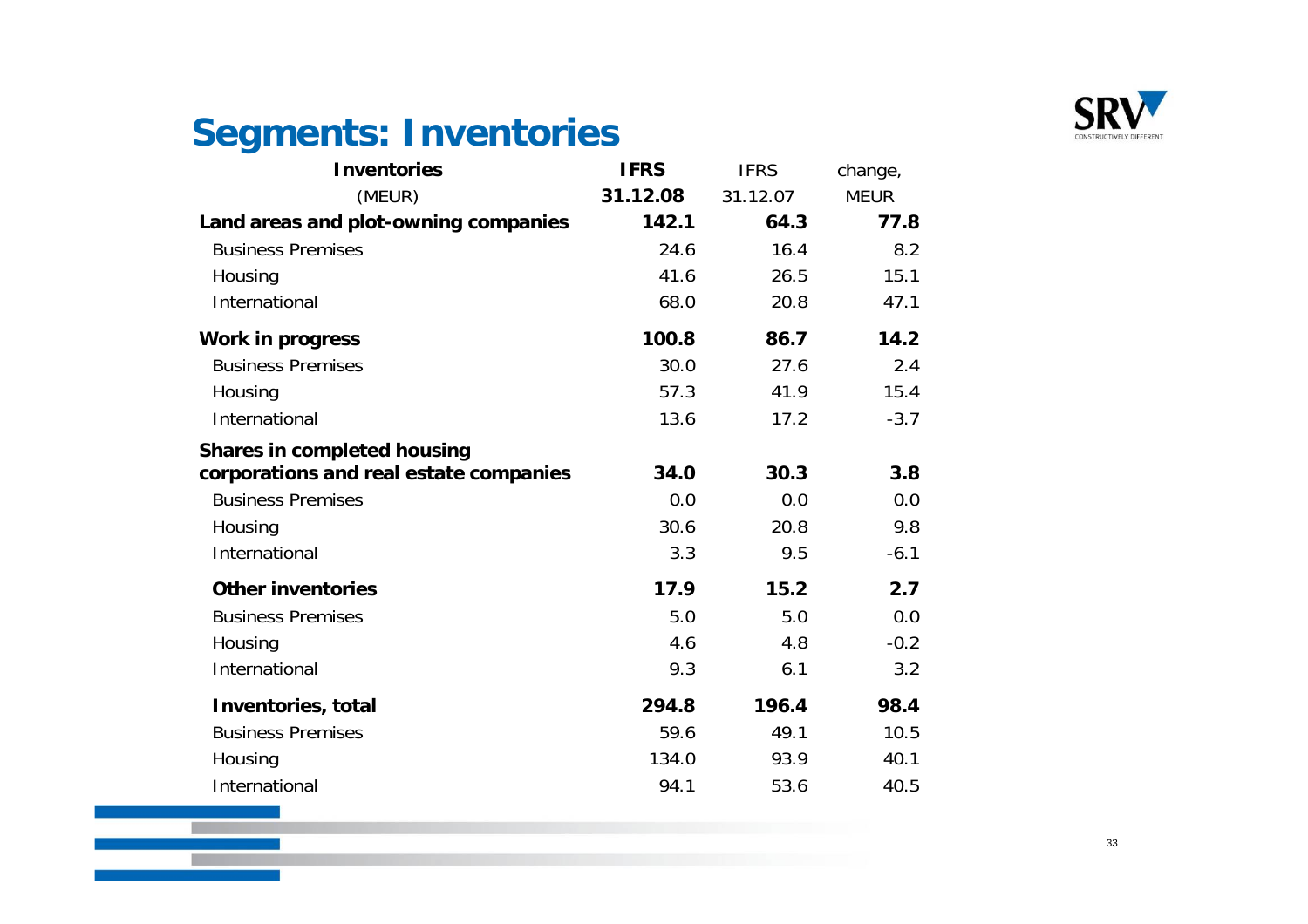#### **Unbuilt land areas and land acquisition commitments**



| Land reserve<br>31 December 2008                                                                                              | <b>Business</b><br><b>Operations</b> | <b>Housing</b> | <b>International</b><br><b>Operations</b> |           |
|-------------------------------------------------------------------------------------------------------------------------------|--------------------------------------|----------------|-------------------------------------------|-----------|
| Unbuilt land areas and land acquisition commitments                                                                           |                                      |                |                                           |           |
| Building rights <sup>*</sup> , $m^2$                                                                                          | 238 000                              | 268 000        | 859 000                                   | 1 365 000 |
| Capital invested incl.                                                                                                        |                                      |                |                                           |           |
| commitments, EUR                                                                                                              |                                      |                |                                           |           |
| million                                                                                                                       | 45                                   | 60             | 104                                       | 209       |
| <b>Land development</b>                                                                                                       |                                      |                |                                           |           |
| agreements                                                                                                                    |                                      |                |                                           |           |
| Building rights <sup>*</sup> , $m^2$                                                                                          | 466 000                              | 221 000        | 100 000                                   | 787 000   |
| $\star$ $\star$ Duillian sights include also the estimated building sights (construction values of unpersonal land reconverse |                                      |                |                                           |           |

Building rights include also the estimated building rights/construction volume of unzoned land reserves and land areas covered by agreements in projects that are wholly or partly owned by SRV

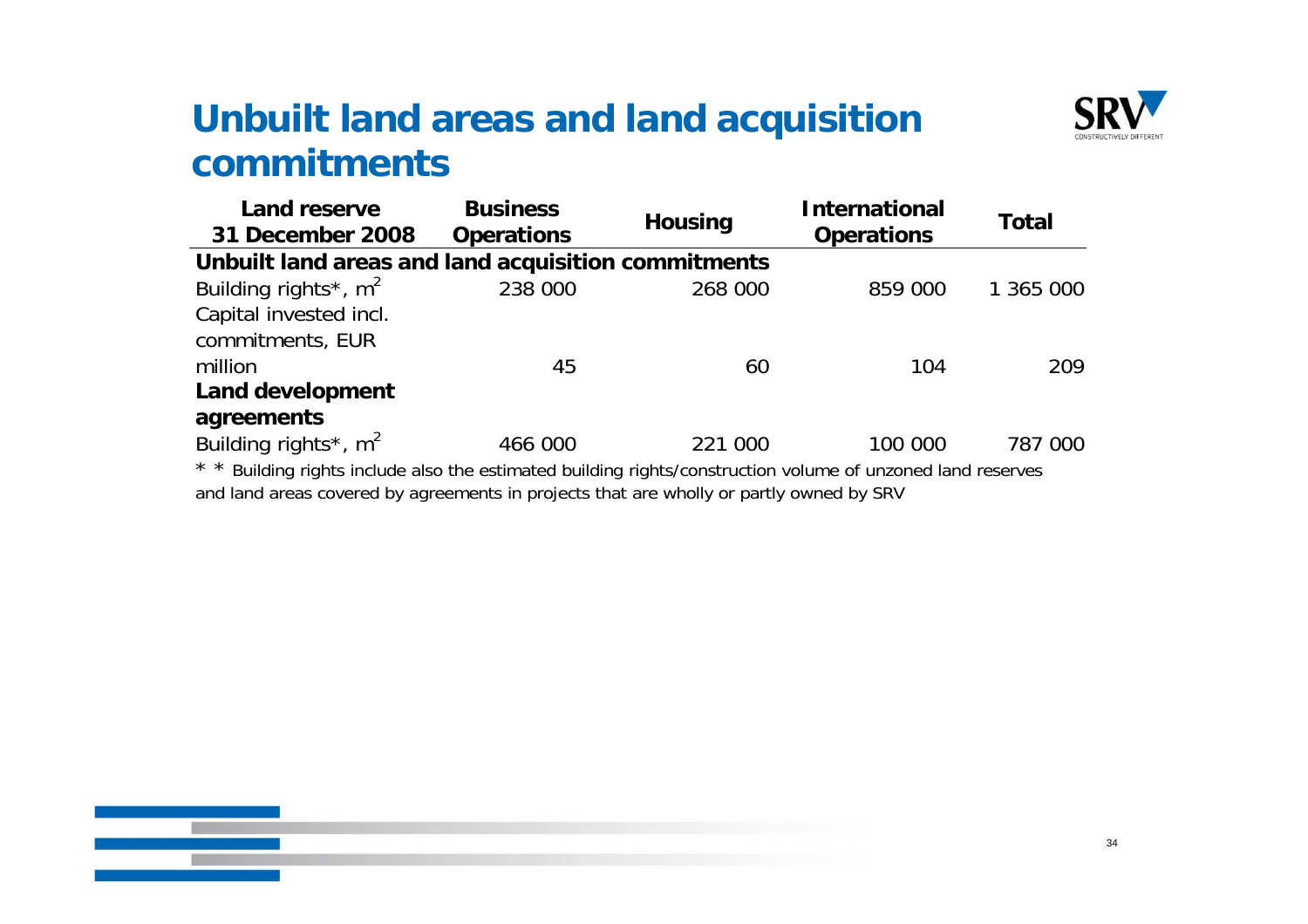

#### **Personnel**

| 31.12.<br>2008 | 31.12.<br>2007 | Share of Group<br>personnel,<br>31.12.2008, % |
|----------------|----------------|-----------------------------------------------|
| 296            | 295            | 34.0                                          |
| 285            | 257            | 32.8                                          |
| 191            | 114            | 22.0                                          |
| 98             | 86             | 11.3                                          |
| 870            | 752            | 100.0                                         |
|                |                |                                               |

#### Average number of personnel, 31.12.2008



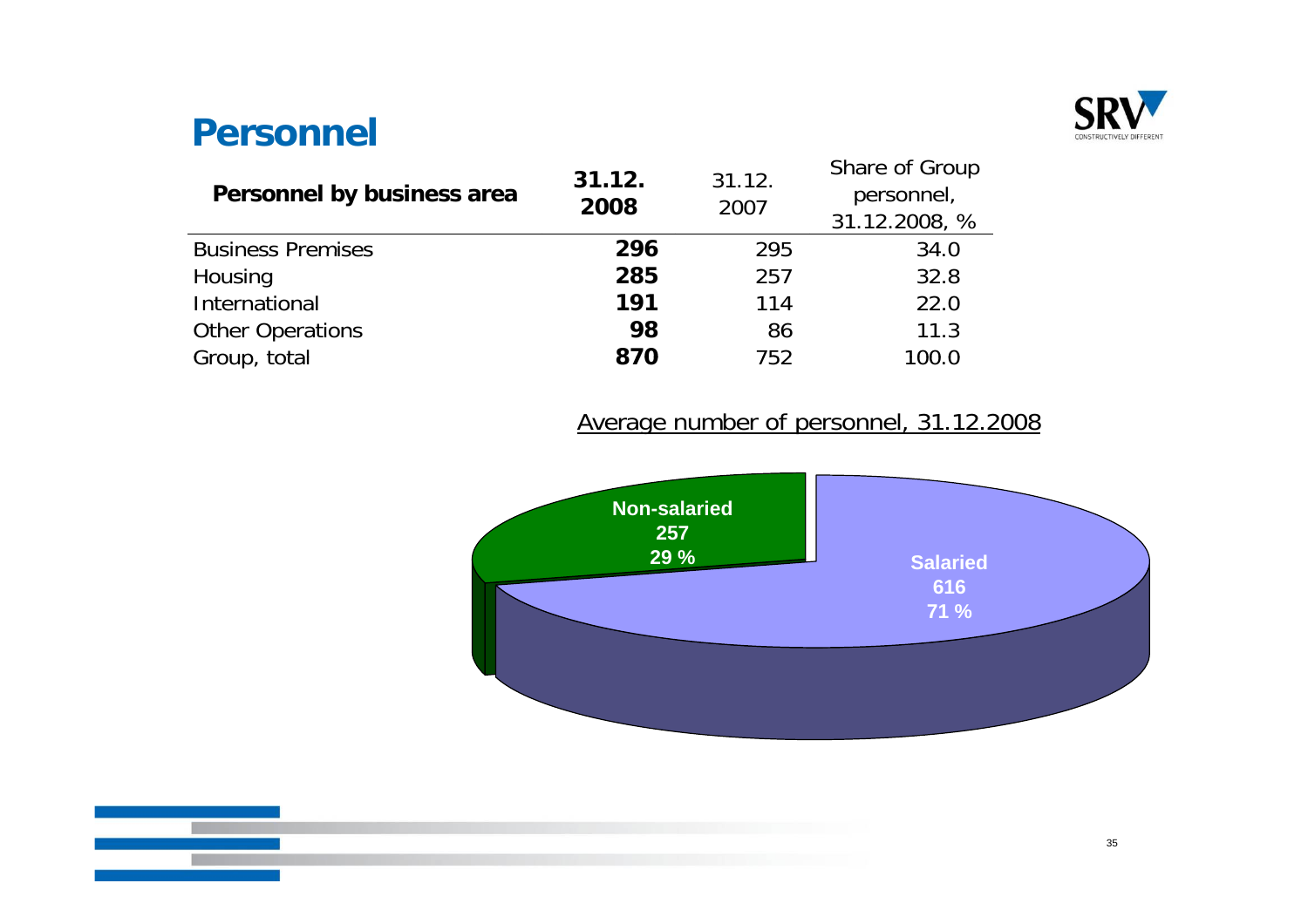

### **Shareholders 31 December 2008**

|                                               | Number of     | % of shares |
|-----------------------------------------------|---------------|-------------|
| <b>Shareholder</b>                            | shares        | and votes   |
| Kokkila Ilpo                                  | 13 552 000    | 36,9%       |
| Kolpi Investments Oy                          | 5 178 129     | 14,1 %      |
| Heliövaara Eero                               | 1 909 483     | 5,2%        |
| Keskinäinen Työeläkevakuutusyhtiö Varma       | 1 430 000     | 3,9%        |
| Alfred Berg Finland Sijoitusrahasto           | 1 095 624     | 3,0%        |
| Linnoinen Hannu                               | 615 566       | 1,7%        |
| Fondita Nordic Micro Cap                      | 500 000       | 1,4%        |
| Valtion Eläkerahasto                          | 470 000       | 1,3%        |
| Veritas Eläkevakuutusosakeyhtiö               | 437 000       | 1,2%        |
| Nieminen Timo                                 | 418 266       | 1,1%        |
| Srv Yhtiöt Oyj                                | 407 759       | 1,1%        |
| Alfred Berg Optimal Sijoitusrahasto           | 380 681       | 1,0%        |
| Sundholm Göran                                | 323 906       | 0,9%        |
| Alfred Berg Small Cap Finland                 | 320 000       | 0,9%        |
| Stiftelsen För Åbo Akademi                    | 300 000       | 0,8%        |
| Suomen Itsenäisyyden Juhlarahasto             | 262 202       | 0,7%        |
| Keskinäinen Eläkevakuutusyhtiö Ilmarinen      | 225 000       | 0,6%        |
| Maa- Ja Vesitekniikan Tuki Ry.                | 205 000       | 0,6%        |
| Laakkonen Mikko Kalervo                       | 160 000       | 0,4%        |
| Srv Kalusto Oy                                | 150 241       | 0,4%        |
| 20 largest shareholders *                     | 28 340 857    | 73,4 %      |
| Nominee registration                          | 596 363       | 1,6%        |
| Other shareholders                            | 8 2 3 4 0 3 8 | 22,4 %      |
| *) includes own shares owned by SRV Group Plc |               |             |